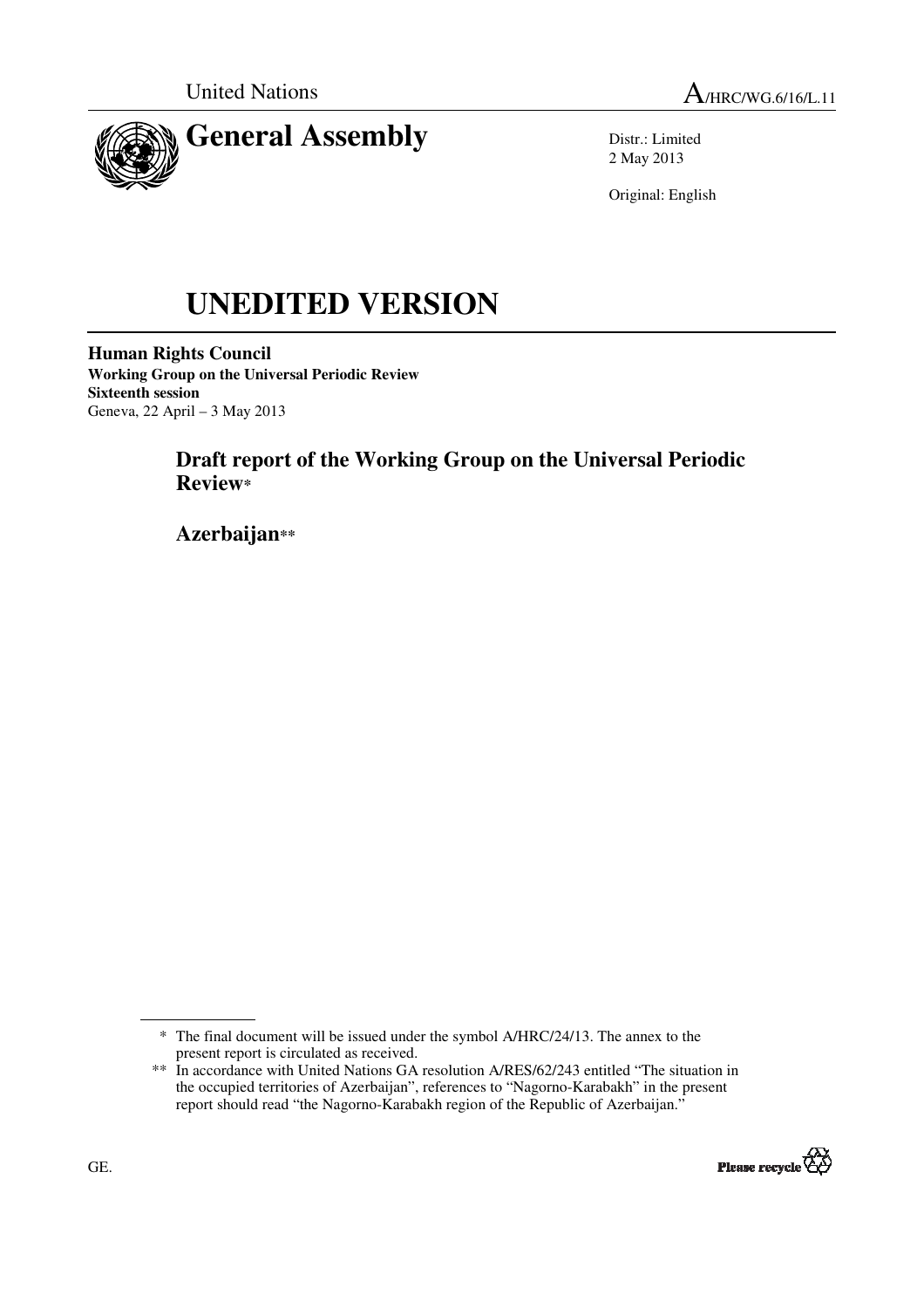## **A/HRC/WG.6/16/L.11**

# Contents

|       |    | Paragraphs  | Page          |
|-------|----|-------------|---------------|
|       |    | $1 - 4$     | 3             |
|       |    | $5 - 108$   | $\mathcal{E}$ |
|       | A. | $5 - 12$    | 3             |
|       | B. | $13 - 108$  | 5             |
| П.    |    | $109 - 111$ | 14            |
| Annex |    |             |               |
|       |    |             | 25            |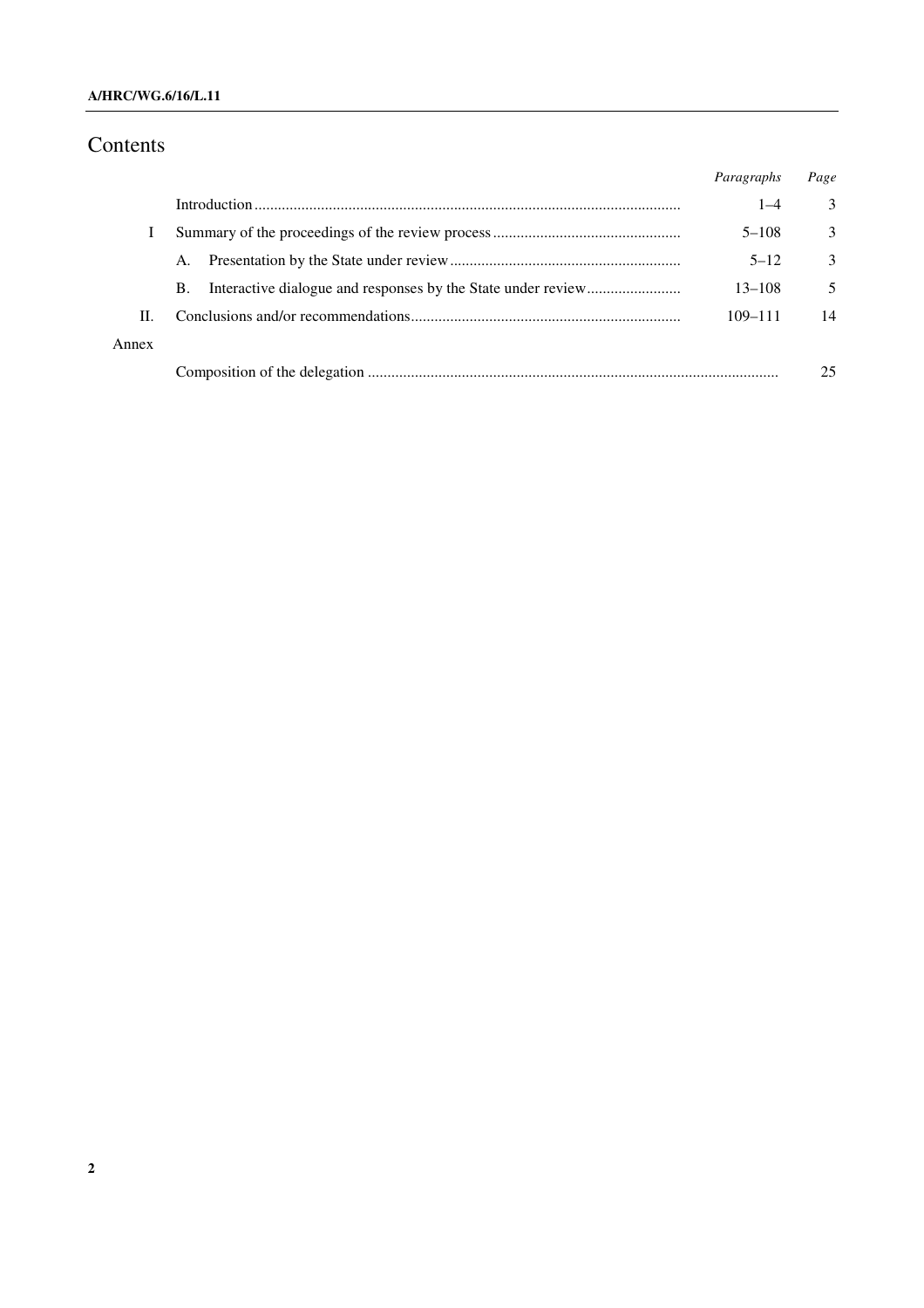## **Introduction**

1. The Working Group on the Universal Periodic Review (UPR), established in accordance with Human Rights Council resolution 5/1 of 18 June 2007, held its sixteenth session from 22 April to 3 May 2013. The review of Azerbaijan was held at the  $14<sup>th</sup>$ meeting on 30 April 2013. The delegation of Azerbaijan was headed by H.E. Mr. Khalaf Khalafov, Deputy Foreign Affairs Minister of the Republic of Azerbaijan. At its 17th meeting held on 02 May 2013, the Working Group adopted the report on Azerbaijan.

2. On 14 January 2013, the Human Rights Council selected the following group of rapporteurs (troika) to facilitate the review of Azerbaijan: Libya, the Maldives and Peru.

3. In accordance with paragraph 15 of the annex to resolution 5/1 and paragraph 5 of the annex to resolution 16/21, the following documents were issued for the review of Azerbaijan:

 (a) A national report submitted/written presentation made in accordance with paragraph 15 (a) (A/HRC/WG.6/16/AZE/1);

 (b) A compilation prepared by OHCHR in accordance with paragraph 15 (b) (A/HRC/WG.6/16/AZE/2);

 (c) A summary prepared by OHCHR in accordance with paragraph 15 (c) (A/HRC/WG.6/16/AZE/3).

4. A list of questions prepared in advance by Armenia, Ireland, Mexico, Montenegro, the Netherlands, Slovenia, Spain, Sweden, and the United Kingdom of Great Britain and Northern Ireland was transmitted to Azerbaijan through the troika. These questions are available on the extranet of the UPR.

## **I. Summary of the proceedings of the review process**

### **A. Presentation by the State under review**

5. The head of the delegation of Azerbaijan, Mr. Khalafov, stated that Azerbaijan highly appreciated the contribution provided by the Human Rights Council and the Universal Periodic Review to the cause of promotion and protection of the human rights and fundamental freedoms. He reiterated Azerbaijan's openness and willingness for a comprehensive cooperation with the Council and its mechanisms.

6. Azerbaijan emphasized that the provision of human rights and freedoms is proclaimed as a highest goal of the State in the Constitution of Azerbaijan. Azerbaijan is a party to the fundamental international human rights legal documents. According to Article 148 of the Constitution, the international treaties, to which Azerbaijan is a party, constitute an integral part of Azerbaijan's legislative system. According to Article 151 of the Constitution, in case of a possible contradiction between normative legal acts of Azerbaijan and those international treaties to which Azerbaijan is a party, the norms of international treaties shall apply. Human rights and freedoms have direct force in Azerbaijan. In the framework of current trends of international relations, promotion and protection of human rights are provided on the basis of the supremacy of international law. In this connection Azerbaijan stressed the occupation by the Republic of Armenia of 20% of Azerbaijan's territory, including the Nagorno-Karabakh region and 7 adjacent districts, the unresolved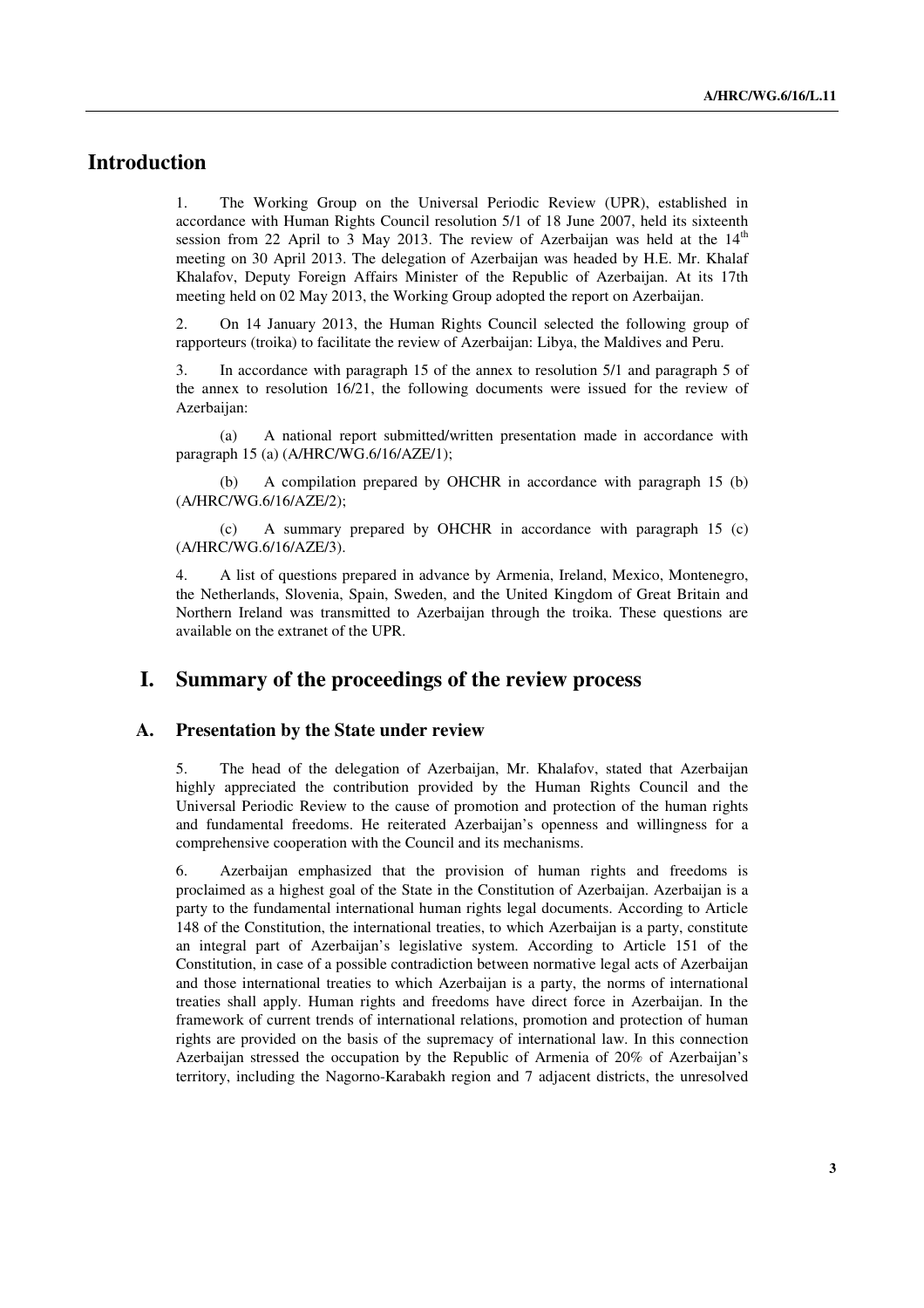state of the conflict<sup>1</sup>. Mr. Khalafov stated that all the remarks contained in our statement on the conflict were related to the realization of human rights within the whole territory of Azerbaijan, the territorial integrity of which has been violated by Armenia. He went on to state that this conflict had its grave consequences to date, which represented one of the major obstacles<sup>2</sup> for a provision of human rights in the country. In course of the armed aggression of the Republic of Armenia the Armenian side committed grave violations of the norms of international humanitarian law, including numerous killings and extrajudicial executions of civilians, hostages and prisoners of war from amongst citizens of Azerbaijan, use of torture and other cruel, inhuman or degrading treatment. Azerbaijan noted that the national report contained more detailed information for consideration regarding the fact that almost a million of people became refugees and IDPs as a result of a policy of ethnic cleansings<sup>3</sup>, which was being conducted by the Republic of Armenia. Mr. Khalafov further stated that such a behaviour by Armenia was not a surprise at all to him, and that it was aimed at the disruption of the review of Azerbaijan.

7. Azerbaijan conducts ongoing cooperation with the Special Procedures, which will be further continued. Azerbaijan has been receiving all Mandate Holders under the Special Procedures. The latest visit took place on 16-23 May 2012, when the Special Rapporteur on the right to health visited Azerbaijan. Azerbaijan also highlighted that it had already extended a standing invitation to all special procedures mandate holders.

8. Azerbaijan mentioned that the National Action Programme on raising the efficiency of human rights protection was adopted in 2011. This Action Programme covers the issues reflected in the recommendations addressed to Azerbaijan during the first UPR report. It also envisages such issues as improvement of the normative-legal basis, including through definition of human rights and fundamental freedoms as a major criterion for drafting laws, improvement of activities of state agencies, training, research and awareness-raising measures on human rights and cooperation with international organizations in the field of human rights.

9. Azerbaijan stated that in 2011, it joined the Open Government Partnership with a view to raising transparency and promoting open government practices, exchanging positive international experience and contributing to global efforts in this field. The National Action Plan for 2012-2015 on promotion of the open government was adopted.

<sup>1</sup> Armenia requested the President to remind the delegation of Azerbaijan that the latter should only use the accepted language in the United Nations. Armenia requested the President to disregard the allegations made against Armenia and not to include them in the report of the Working Group. In response, the President recalled all delegations that, as per rule 113 of the Rules of Procedure, a point of order should focus on procedural matters. He also stated that debating on territorial issues was a substantive exercise. Moreover, these issues are more appropriately dealt with in other fora. He further stated and the UPR Working Group was not the competent body to discuss issues of a political or territorial nature. Consequently, the President invited all delegations to focus on human rights issues in the context of their statements. He reiterated that all States were entitled to their views asking that these should be voiced in a respectful and dignified manner. The President appealed to all concerned to refrain from using the UPR to deal with bilateral issues as this ultimately would undermine the principles of universality and goals of the mechanism.

<sup>2</sup> With respect to Armenia's request for a point of order, the President reminded that States which are not members of the Council can raise points of order under rule 113, but cannot appeal the ruling of the President.

<sup>&</sup>lt;sup>3</sup> With respect to Armenia's further request for a point of order, the President reminded again that States which are not members of the Council can raise points of order under rule 113, but cannot appeal the ruling of the President. The President further urged the delegation of Armenia to refrain from these reactions.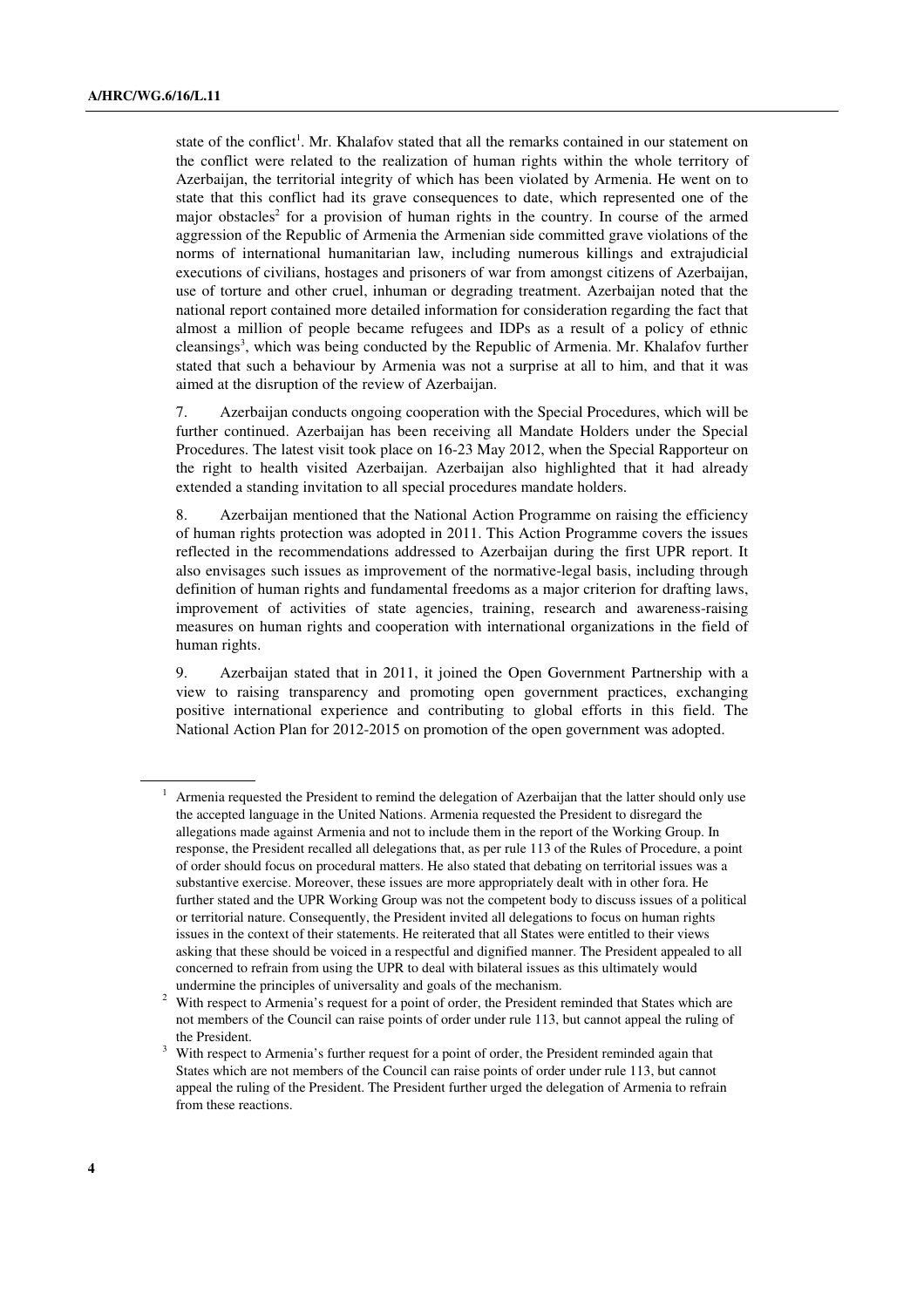10. Azerbaijan noted that taking into consideration the need to raise transparency in the activities of state bodies, the State Agency on Services for Citizens and Social Innovations was established to provide services for citizens with higher quality and comfort through the innovative methods, to adhere to the norms of ethics and polite communication with citizens, to address their needs and queries, to improve the services by the state bodies, and to speed up transition to the E-services. A special ASAN Service was established within this Agency. At the ASAN Service centres 9 state bodies (Ministry of Justice, Ministry of Internal Affairs, Ministry of Taxes, State Committee on Property, State Customs Committee, State Migration Service, State Committee on Land and Cartography, State Social Protection Fund and National Archive Department) offer 25 types of services. The ASAN Service centres facilitate a wider use of E-services, help cut the costs and save time of the citizens, build up trust for the state bodies, raise transparency and contribute to the fight against corruption.

11. Azerbaijan stated that the Law "On Freedom of Assembly" of 1998 was amended in 2008 with due account of the opinion of the Venice Commission of the Council of Europe. In its opinion, the Venice Commission confirmed that after introduction of additions and amendments, the Law corresponded fully to the European standards. In this Law, the basic principles and rules of realization of the freedom of assembly are defined. The relevant provisions of the International Covenant on Civil and Political Rights, the Convention for the Protection of Human Rights and Fundamental Freedoms, and the principles established in the precedent law of the European Court on Human Rights are taken into full consideration in this Law.

12. Azerbaijan also stated that large-scale reforms were conducted in the system of justice. For the first time in the history of the country, the administrative-economic courts were established in 7 regions, and the system of the military courts was also reformed. The number of judges doubled during the reporting period. The results of the judicial reforms attracted the attention of leading international bodies. In particular, the European Commission for the Efficiency of Justice (CEPEJ) marked the experience of Azerbaijan as a model of success.

### **B. Interactive dialogue and responses by the State under review**

13. During the interactive dialogue, 77 delegations made statements. Recommendations made during the dialogue are to be found in section II of the present report.

14. Algeria noted the State Programme on Poverty Reduction and Sustainable Development, and efforts to improve living conditions and increase employment for internally displaced persons, promote women and combat gender-based violence, reduce child mortality and improve maternal health.

15. Angola commended the National Action Programme, accession to CRPD, OP-CAT, and international and regional conventions on trafficking of human beings and diversity of cultural expression. It welcomed establishment of national instruments and strategies, notably the Commissioner on human rights.

16. Argentina noted Azerbaijan's presentation of its national report, and congratulated it on ratifying the Rome Statute of the International Criminal Court. It noted the adoption of the National Action Programme on human rights and freedoms.

17. Uruguay emphasized the National Action Programme on human rights and freedoms, accession to OP-CAT, and the work of the Commissioner of human rights. It commended progress made under strategies on eradication of poverty and social policies.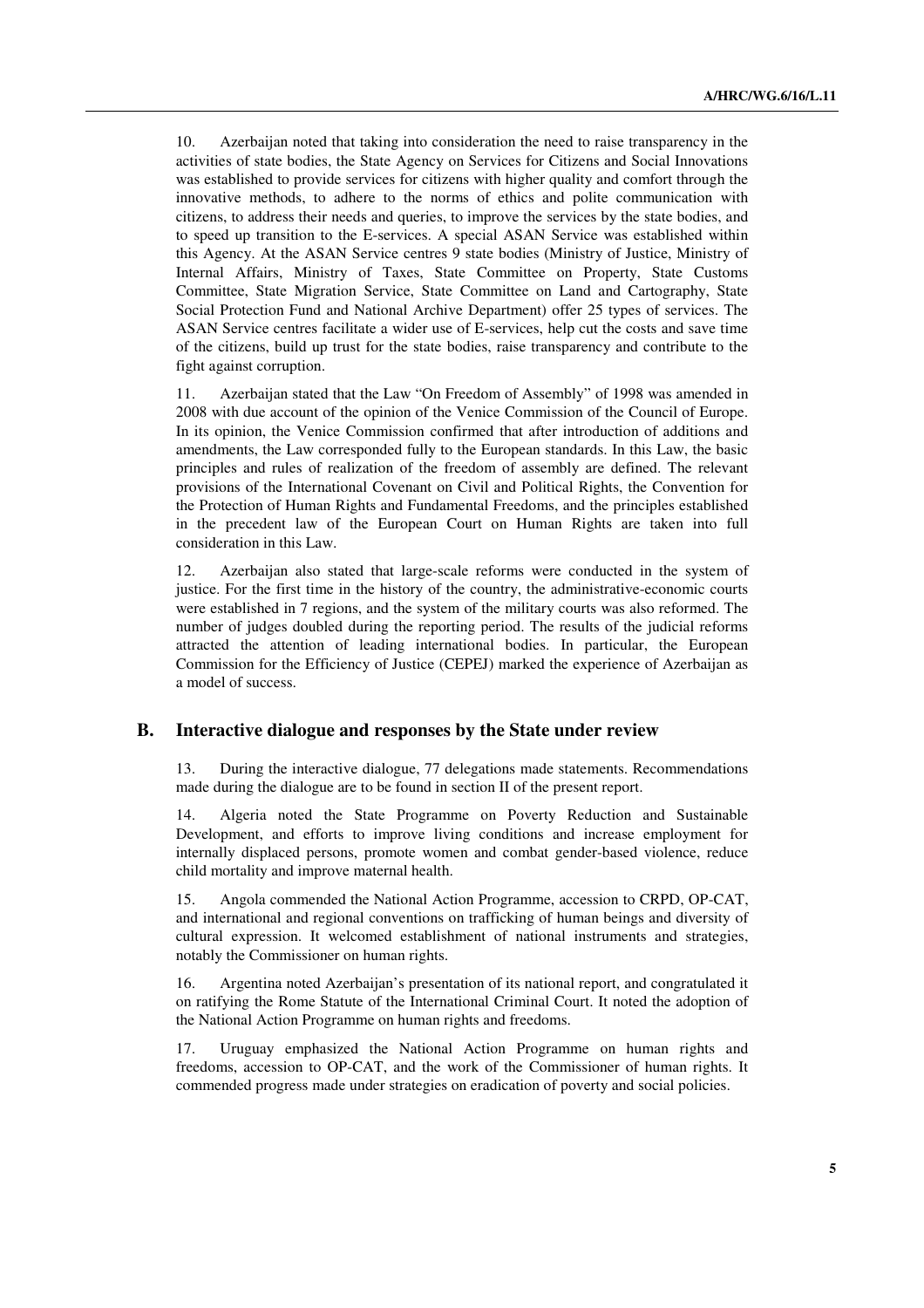18. Australia welcomed new laws on education, domestic violence and detainees' rights, and recognized steps to implement the legislative framework against corruption and organized crime. It encouraged continued cooperation with international and European bodies. It expressed concern at reports of intimidation of civil society organizations.

19. Austria welcomed accession to OP-CAT and CRPD. It was concerned about restrictions on freedoms of expression, information and assembly, noting higher penalties for organizers and participants in "unauthorized" gatherings. It commended the legislative framework against corruption and related national institutions.

20. Bahrain commended the National Action Plans towards judicial reform and increasing capacity of the judicial system, as well as to combat corruption and provide guarantees in detention centres. It noted adoption of anti-corruption measures.

21. Bangladesh noted ratification of CRPD. The use of a National Action Programme to implement recommendations from the first cycle of the universal periodic review indicated Azerbaijan's on-going commitment to working on for the implementation of recommendations accepted during the first cycle. It noted the many challenges faced, common to developing countries.

22. Belarus commended the National Action Programme and Azerbaijan's cooperation with international mechanisms, including regular reporting to treaty bodies and visits from the Special Procedures. It welcomed legislative and judicial reform and efforts to combat corruption.

23. Belgium welcomed ratification of OP-CAT and CRPD. It asked when the draft law on the decriminalization of defamation would be adopted, and what measures were being taken to fully implement the law to combat against impunity in detention centres bearing in view of the limited number of lawyers in the country.

24. Brazil noted adoption of the National Action Programme, and laws on education and combating domestic violence. It welcomed efforts to combat human trafficking. It asked about implementation of programmes for social rehabilitation of low-income families.

25. Brunei Darussalam welcomed adoption of legislation to protect the rights of children. It noted measures taken towards attaining Millennium Development Goals 4 and 5, to reduce child mortality and improve maternal health.

26. Cyprus, expressing concern regarding reports of deterioration of human rights, called for steps to improve freedoms of assembly, association, opinion and expression, particularly for journalists and other media. It commended accession to international human rights instruments.

27. Burundi noted that human rights were a priority, and welcomed adoption of legislation on education, domestic violence, rights and freedoms of detained persons, legal measures to promote gender equality; as well as efforts to reduce maternal mortality.

28. Cambodia welcomed implementation of the National Action Programme and adoption of national laws to enhance human rights, as well as accession to international and regional treaties on cultural expression, trafficking, and gender equality in employment.

29. Canada asked about the status of the legal review process, progress achieved and plans to improve the right to freedom of assembly. It was concerned about the administrative burden on NGOs and excessive supervision of their activities.

30. Chad applauded implementation of recommendations accepted during the first universal periodic review cycle. It commended accession to several international instruments and the creation of national human rights institutions, demonstrating Azerbaijan's commitment to human rights.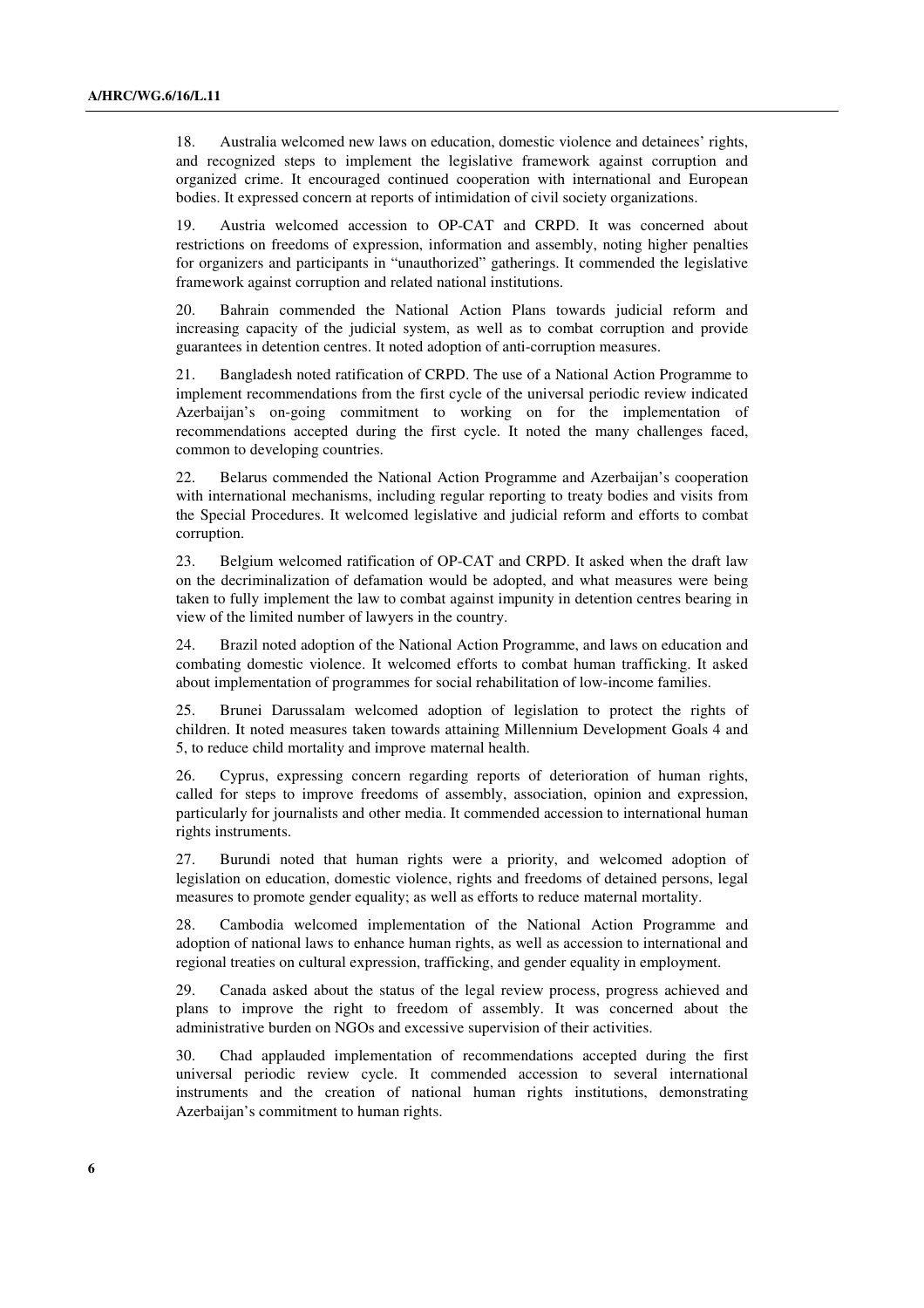31. Chile welcomed the National Action Programme, adoption of the Law on Combat against domestic violence, Criminal Code amendments on corruption, and National Action Plan on trafficking. It asked what measures were in place to ensure torture was investigated and punished.

32. China commended the National Action Programme on poverty eradication and promotion of sustainable development. It noted domestic violence legislation, improved maternal and child health and protection of rights of persons with disabilities, and measures to eradicate trafficking of human beings.

33. Costa Rica welcomed ratification of OP-CAT and establishment of a preventive mechanism. It hoped that this would prevent torture of detained persons. It encouraged continued reform to combat lack of independence of the judicial system and its susceptibility to political pressure.

34. Cuba noted efforts to promote and protect women and children's rights, combat domestic violence, establish gender equality, improve maternal, child and reproductive health, and reduce maternal mortality. It acknowledged cooperation with the universal periodic review process.

35. Bulgaria acknowledged Azerbaijan's prioritization of the promotion and protection of human rights. It welcomed the National Action Programme, accession to OP-CAT, and appointment of a Commissioner of human rights as a national preventive mechanism.

36. The Czech Republic welcomed efforts to improve the legal system, as well as the adoption of international treaties, the implementation of which would contribute to the promotion and protection of human rights.

37. Djibouti, taking note of the presentation of the national report, commended efforts to fight poverty and promote human rights. It encouraged Azerbaijan to continue those efforts, to guarantee a better future for its people.

38. Ecuador noted Azerbaijan's accession to OP-CAT and appointment of an Ombudsman as the preventive mechanism. It highlighted the National Action Plan to foster open government and combat corruption approved by Presidential Order in September 2012.

39. Egypt welcomed enactment of laws on domestic violence and detained persons, the strengthening of efforts to combat corruption and accession to international human rights treaties. It noted judicial reforms and requested information how these will positive affect juvenile access to justice and victims of trafficking.

40. France welcomed ratification of OP-CAT and the appointment of the Ombudsman as the national prevention mechanism.

41. Germany welcomed ratification of OP-CAT and the CRPD. However it raised concerns about reported restrictions on NGOs and civil society, violations of freedoms and intimidations. It requested information on Azerbaijan's compromise solution to allow protests in some areas of Baku city and the registration procedure for international NGOs.

42. Guatemala commended establishment of the National Action Programme and laws on domestic violence and detainees' rights. It noted concerns by CERD regarding hostile attitude by the population toward ethnic Armenians and urged measures to address this.

43. Hungary welcomed ratification of the CRPD, the OP-CRPD and the OP-CAT, and appointment of the Ombudsman as the national preventive mechanism. It noted cooperation with the Special Procedures and Constitutional guarantees of freedom of assembly. It reiterated call for improvement of children's rights.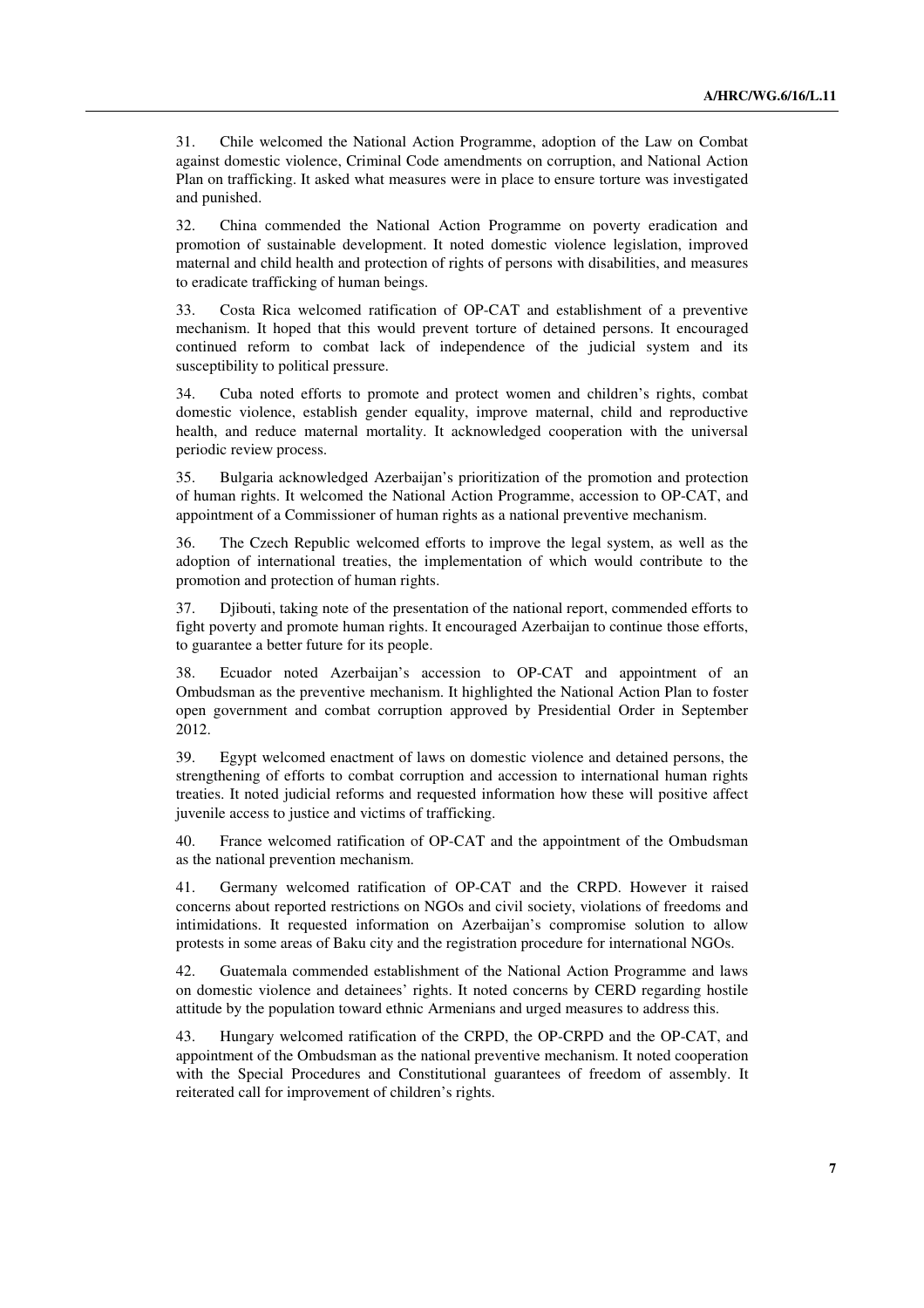44. Indonesia welcomed acceptance of all visit requests from UN Special Procedures Mandate Holders. It commended laws on gender equality and combating domestic violence. It appreciated measures to combat trafficking in persons and expressed concern about undocumented and irregular migrant workers.

45. Iraq noted commitment to promoting and protecting human rights. It applauded measures to bring national legislation in line with international obligations, improved legal norms and accession to international instruments.

46. Ireland noted the intention to decriminalize defamation yet also noted concerns raised by UN Treaty Bodies and the Special Procedures on restrictions to freedoms of expression, peaceful assembly and restrictions on work of human rights defenders. It also noted concerns about the use of torture and ill-treatment.

47. Italy welcomed a new Focal Point for Human Rights in the Ministry of Foreign Affairs. However, it noted several remaining areas of concern. It commended initiatives to promote religious dialogue and appreciated progress in women's rights.

48. On the issue of judicial reform, Azerbaijan recalled that two independent bodies had been established to manage judicial proceedings: the Judicial Council, an independent body responsible for all issues relating to the administration of justice; and the Committee to select judges. In recent years, the number of judges has doubled. The selection process of judges has been accepted by the Council of Europe and considered a model for other countries.

49. As of 2011, Administrative Courts were established to ensure the independence of the new judicial bodies. These were created according to the principle of regional courts, and their activities have proven to be very effective. Statistics related to these courts indicate that 75 to 80% of complaints lodged by citizens on the violations of their rights by officials and/or by civil servants have been found to be unfounded by these Administrative Courts. Moreover, great attention has been given in recent years to increasing the salaries of judges, which have been raised some thirty-fold over the last few years.

50. Furthermore, Azerbaijan intends to improve the juvenile justice system. Azerbaijan has been working in cooperation with UNIFEF on a draft law on juvenile justice for some time and expects to achieve a positive outcome in the near future.

51. On the issue of freedom and independence of NGOs, Azerbaijan highlighted that freedom of association is one of the key human rights recognized by the Constitution. Some 3,000 NGOs are currently registered in the country. There has been a stable growth in the number of NGOs registered over the last five years with 20% additional NGOs registered each year. Regarding legislation regulating NGO registration, it was stated that it is possible for NGOs to work without registration. However, NGOs that wish to receive a legal status must submit their request for registration to the Ministry of Justice. In fact, there are no restrictions on the registration of NGOs. Azerbaijan added that amendments and modifications had been made to the law on registration with regard to transparency and financial activities so as to improve activities of NGOs.

52. Referring to allegations that the Ministry of Justice had attempted to close down NGOs, it was noted that in the course of the last 12 years, the Ministry of Justice had approached the Court in only some four cases to request that NGOs be closed down. All of these instances took place in response to grave violations of Azerbaijan's legislation. Over 300 NGOs are currently working successfully with no restrictions on the theme of human rights defenders.

53. On questions regarding conditions of detention and living conditions of those in the prison establishments, Azerbaijan stated that great efforts have been made to modernize the infrastructure of the penitentiary system. In several regions of Azerbaijan, new penitentiary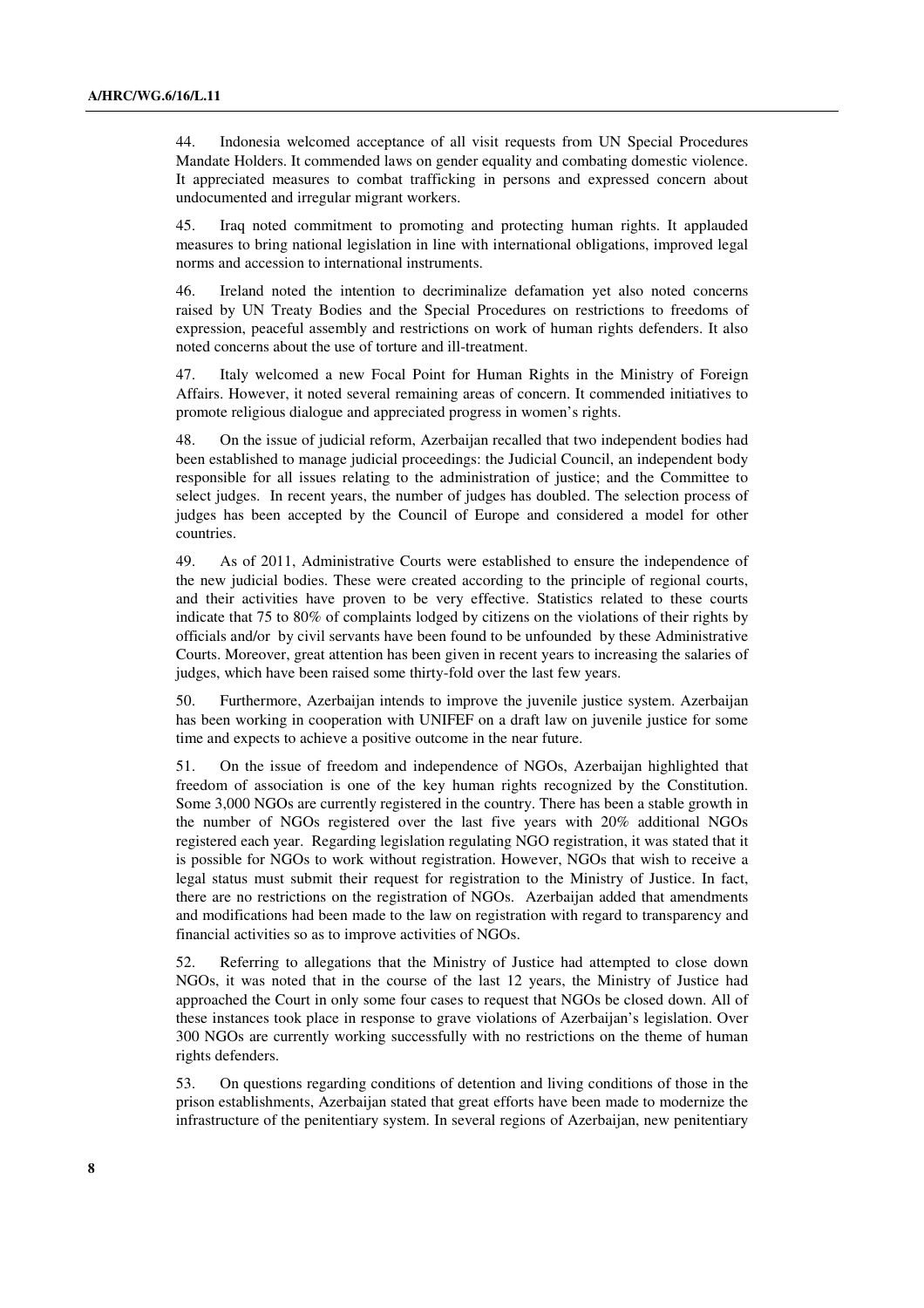establishments have been built, the legislation has been amended to improve conditions of detention of detainees and increase their rights. Furthermore, the World Bank, on the basis of an agreement with Azerbaijan, is working in partnership to improve the whole infrastructure of the Judiciary. Some new 20 new buildings for the judiciary are going to be built in the near future. Furthermore, over the last two years, eight new court buildings have been built and modern technology such as the internet, has been made available to the whole judicial system. Citizens can now find out what kinds of hearings are going to be heard by whom as well as all of the necessary information through the internet.

54. Concerning freedom of assembly, Azerbaijan noted that amendments adopted in 2009 to the law on freedom of assembly had been prepared together with the Venice Commission of the Council of Europe. It was added that this organization considered that the final text of the law was fully in compliance with European standards in this field. The law takes into account the full range of the principles and norms of international law and case law of the European Court of Human Rights on the protection of freedom of assembly.

55. Azerbaijan also noted that a delegation had referred to restrictions on freedom of assembly in particular, a local authorities' refusal for a demonstration to be held in the capital. It was explained that the law provides that demonstrations should be held in certain suggested places, which are published by the local authorities, as well as for the possibility to file complaints and appeal against the decisions. It was noted that none of the decisions by local authorities had been appealed against.

56. Concerning the defamation law, the legislation of Azerbaijan is in full compliance with international standards. An analysis was carried out of similar laws in all European states, and it was found that sanctions provided for in the criminal code of Azerbaijan are in line with similar sanctions in other Member States of the Council of Europe. There are still some deficiencies in the practical approach of the judiciary in the interpretation of the said law. It has therefore been decided to propose a draft text for a new law which will comprise all relevant international principles and the case law of the European Court of Human Rights. The draft text of the law has been submitted to the Venice Commission last year, and comments on the text are expected soon.

57. It was also highlighted that a new law was adopted on the rights and freedoms of persons in prison and pre-trial detention, which is an important step in the fight against illtreatment in places of pre-trial detention as it incorporates many principles of international instruments, in particular minimum standard rules on treatment of prisoners.

58. Azerbaijan provided detailed information on the presidential election that will take place at the end of this year. It was noted that relevant bodies are carrying out different projects for the preparation of the forthcoming elections such as education of different electoral actors like voters, co-workers, observers, mass media and etc. The participation of national and international observers in the process was stressed. Further details were provided regarding, among others, the campaign process, and the action of electoral and local authorities. Cooperation with international organizations like Council of Europe, Office of Democratic Institutions in Human Rights of the OSCE, was also highlighted. It was stressed that there is a very strong political will from the Government to ensure free and fair elections.

59. Kazakhstan noted close work with treaty bodies and ratification of several international conventions. It recognized efforts to secure conditions for the right of freedom of religion and the registration of 730 religious communities.

60. Libya acknowledged adoption of the National Action Programme. It welcomed accession to UNESCO conventions, implementation of international obligations and ratification of CRPD and OP-CAT. It expressed hope for progress in freedom of expression and for detainees.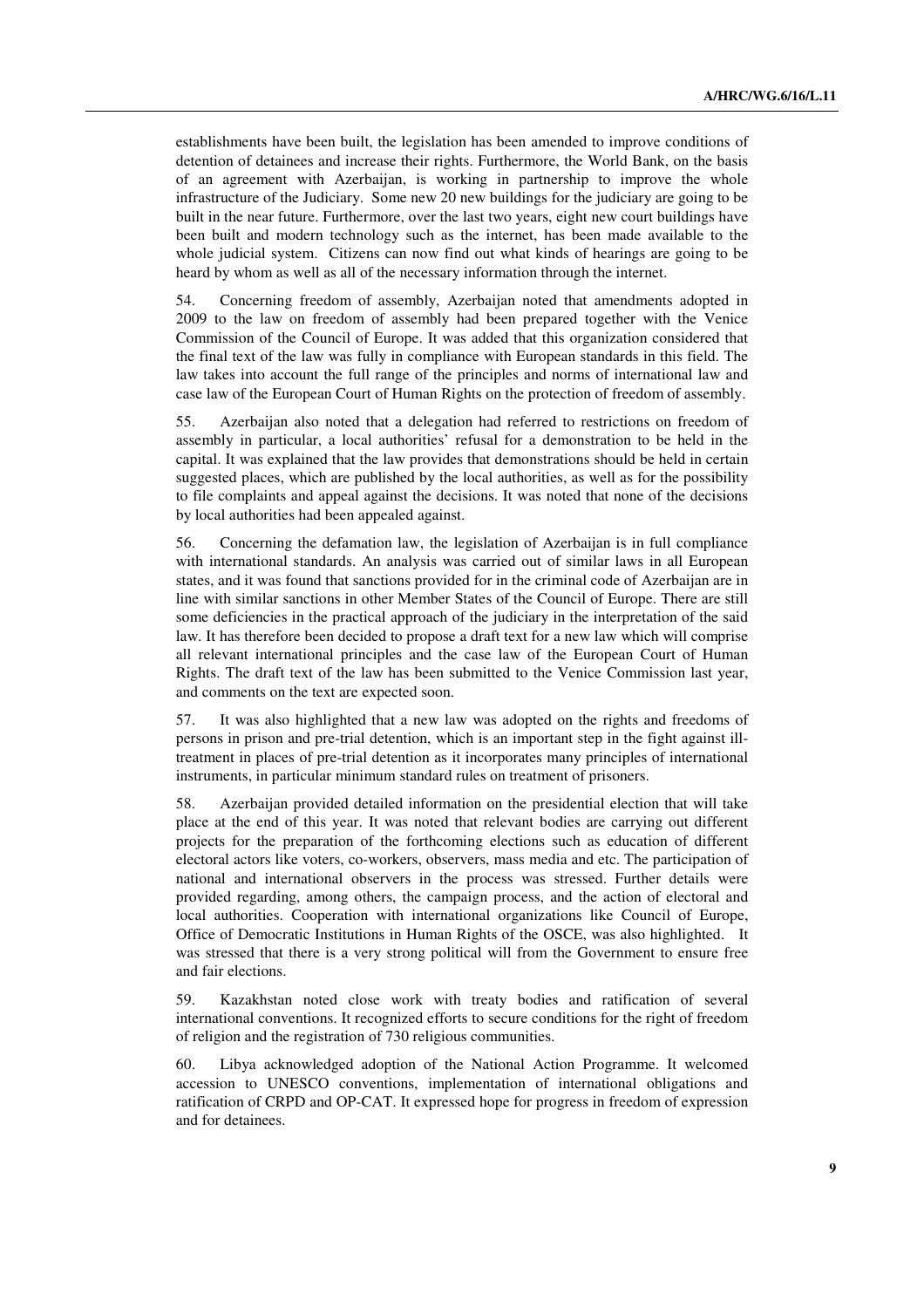61. Malaysia noted emphasis on education, health, women and children. It welcomed reform and improvement of the judicial and legal system. It noted the National Action Programme and commended efforts to focus on human rights training and education.

62. Mauritania welcomed efforts to combat violence against women and children and the adoption of laws to protect detainees It commended implementation of international obligations in the field of economic, social and political rights.

63. Mexico praised adoption of OP-CAT. It commended adoption of laws to punish domestic violence and protect detainees' rights. It noted the presidential electoral process that will take place this year.

64. Montenegro commended accession to international instruments. It encouraged addressing the findings of the Special Rapporteur on health. It noted no reply to the letter sent by the Special Rapporteur on the Rights to Freedom of Peaceful Assembly and Association and requested information on steps to revise and ensure compliance with the 2009 law.

65. Morocco saluted adoption of the National Action Programme which defines responsibility for achieving objectives and includes UPR follow-up and identified it as a good practice. It welcomed Azerbaijan's promotion of human rights education and training.

66. Myanmar commended measures taken to implement accepted recommendations from the first UPR. It noted with satisfaction progress in human rights education and poverty reduction.

67. The Netherlands expressed concern about reports of decreased respect for human rights, especially freedom of speech and assembly. It called on authorities to observe international commitments on human rights and fundamental freedoms to enable a vibrant civil society and become a well-functioning democratic society.

68. Nicaragua congratulated the establishment of the National Action Programme and the fact that it would encourage human rights education. It commended awareness of the diversity of Azerbaijani people. It highlighted progress in gender equality, rights of the child and combating trafficking in persons.

69. Nigeria commended progress made in promoting and protecting human rights.

70. Norway commended high level of ratification of human rights treaties and establishment of the National Action Programme which foresees the implementation of provisions included in conventions ratified by Azerbaijan. It expressed concern over difficult conditions for journalists, editors and human rights defenders.

71. Oman noted the progress achieved and challenges faced by Azerbaijan and urged it to pursue persistent efforts in all spheres and to take further measures to improve reproductive health.

72. Pakistan welcomed approval of the National Action Programme to protect and promote human rights. It noted a new law on domestic violence, a national action plan to combat human trafficking, a programme for justice reform and strategy to fight corruption.

73. Paraguay hailed accession to the CRPD, OP-CRPD, cooperation with the Special Procedures and appointment of the Ombudsman. It noted the National Action Programme, laws against domestic violence and protecting detainees, the strategy for reproductive health and a national plan to combat trafficking in persons.

74. The Philippines acknowledged the plan to enhance human rights education and training for law enforcement personnel and civil servants. It encouraged continued improvement of protection of vulnerable members of society especially women and children. It noted some legal changes to improve migration management.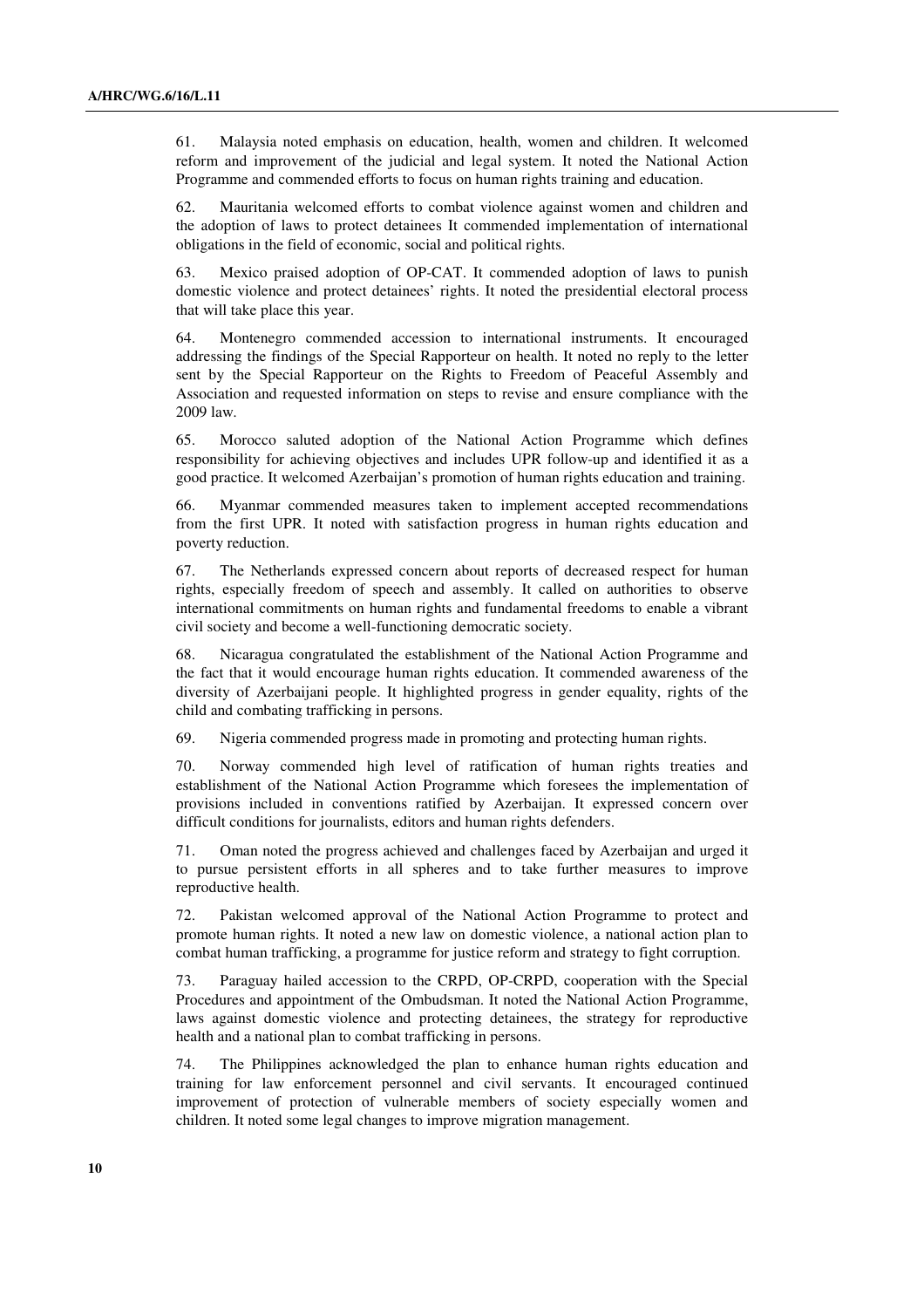75. Poland was concerned about reports of torture and ill-treatment in prisons and deaths and suicides in custody. It was seriously concerned about media restrictions and urged Azerbaijan to develop an environment conducive to freedom of expression.

76. The Democratic People's Republic of Korea welcomed recent legal and institutional developments in human rights. Noting with satisfaction the recent decrease in poverty, it called upon Azerbaijan to ensure the proper implementation of the State Programme on Poverty Reduction and Sustainable Development.

77. The Republic of Moldova noted efforts to improve women's participation in political and public life and to combat child sex tourism. The It also acknowledged efforts to combat human trafficking and address its root causes.

78. Romania welcomed the ratification of the OP-CAT and the CRPD. It noted legislation enacted to combat domestic violence and ensure detainee rights and freedoms and the National Action Plan to combat human trafficking 2009-2013.

79. The Russian Federation noted measures adopted to foster tolerance, particularly religious tolerance, enhance transparency in State body activities and improve the quality of public services. Commending the creation of the ASAN service centres, it suggested that Azerbaijan share its experiences in that domain.

80. Saudi Arabia commended the adoption of legislation to promote and protect human rights, especially on education, combating domestic violence and human trafficking, and the ratification of international human rights instruments.

81. Senegal welcomed improvements to the human rights legal framework, including the adoption of new legislation, action plans and measures in support of judicial reform, and steps taken to combat corruption and promote the employment of persons with disabilities.

82. Serbia welcomed the ratification of the CRPD and the OP-CRPD, the adoption of legislation on education and combating domestic violence, measures to enhance human rights' protection and provide training for public officials and the development of joint projects with UN specialized agencies and other international organizations.

83. Singapore noted efforts to combat domestic violence and promote gender equality and measures adopted to combat human trafficking, provide accommodation for child victims of trafficking and ensure a coordinated approach to providing assistance to trafficking victims.

84. Slovakia noted the ratification of the CRPD, the OP-CRPD and OP-CAT. It commended Azerbaijan on its Human Rights Commissioner's renewed accreditation with "A" status in accordance with the Paris Principles.

85. Slovenia requested information on the implementation of the right to conscientious objection. While welcoming reduced infant mortality, it was concerned at continuing high rates and the limited health budget. It was also concerned about intimidation of journalists and writers and sex-selective abortions.

86. Spain welcomed legislation enacted on discrimination on the basis of gender and combating domestic violence, the ratification of the CRPD and acknowledged legislative measures adopted and training provided on torture and ill-treatment in prisons, although the issue remained a concern.

87. Sri Lanka noted the emphasis placed on improving maternal and child health, successful measures and policies to reduce poverty and enhance social wellbeing and the significant achievements in addressing the needs of IDPs.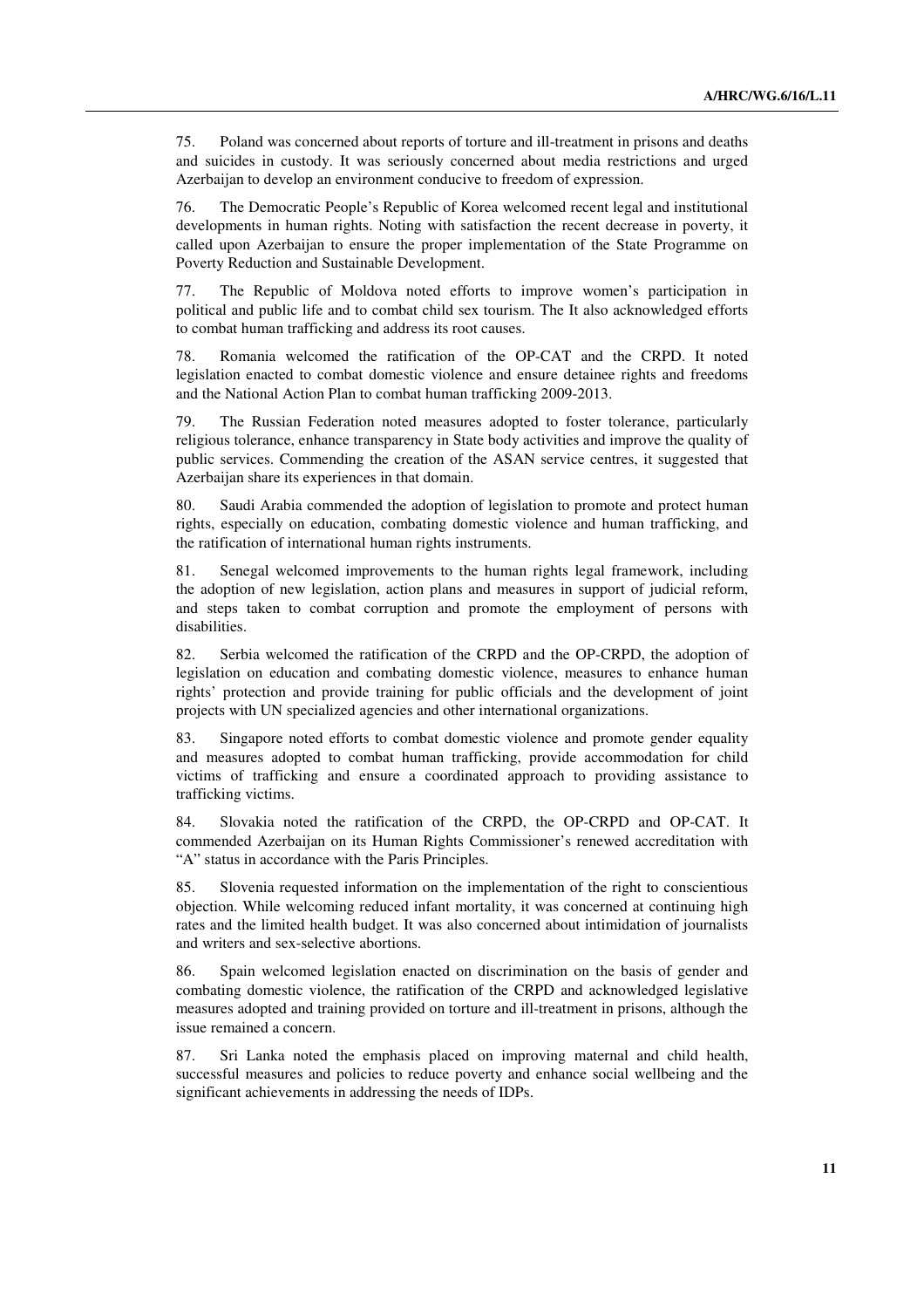88. State of Palestine welcomed the ratification of international human rights instruments, the adoption of legislation on education, combating domestic violence, intellectual property rights and the protection of the rights of refugees and IDPs, judicial reforms and poverty reduction plans.

89. Raising concern about the severe restrictions on the freedom of assembly, Sweden asked how Azerbaijan would reinforce respect for and application of article 58 of its Constitution and ensure implementation of the 2009 UPR recommendation A-18. It requested information about how Azerbaijan would prevent public authority agents from taking actions that were contrary to the freedom of expression.

90. Switzerland, while welcoming the ratification of OP-CAT, remained concerned about persistent allegations of ill-treatment in prisons and the adoption of legislative amendments limiting constitutional freedoms, including respect for democratic principles in presidential and parliamentary elections.

91. Thailand welcomed accession to the CRPD and the OP-CAT, the adoption of new legislation on education, combating domestic violence and detainee rights and freedoms and efforts to improve prison conditions. It remained concerned about discrimination against women.

92. Turkey commended the adoption of national plans and programmes as well as institutional and legislative improvements. Turkey praised the ratification of international human rights instruments, the establishment of ASAN, as well as efforts to provide support to the IDPs and refugees.

93. Turkmenistan welcomed steps taken to enhance the protection of human rights and freedoms and accede to international treaties, particularly those concerning equal rights for male and female workers and maternity protection.

94. United Arab Emirates welcomed the ratification of international human rights instruments and the provision of training provided to civil servants. It requested information on the implementation of the national plan to combat human trafficking and urged support for the national mechanism providing assistance to victims.

95. The United Kingdom of Great Britain and Northern Ireland encouraged strengthening efforts to guarantee the freedom of assembly and an environment that allows journalists and human rights defenders to operate freely without intimidation, harassment and threat of unjust prosecution.

96. The United States of America commended steps to discourage violence against women and early marriage and release individuals imprisoned for publicly expressing opinions. It was concerned about the incarceration of journalists and democracy activists, undue government restrictions on freedom of peaceful assembly, the harassment of lawyers representing peaceful demonstrators and restrictions on civil society organizations.

97. Armenia stated that the Azerbaijan's report contained unfounded and baseless accusations against Armenia, and that the Nagorno Karabakh conflict and its consequences were the result of Azerbaijani policy of aggression. Armenia expressed deep concern about the degradation and deterioration of human rights situation in Azerbaijan since its first UPR.

98. Uzbekistan welcomed the adoption of the National Action Programme on increasing efficiency of the protection of human rights and freedoms, the establishment of the Ombudsman's Office, prison and social services system reforms and measures to protect women's and children's rights.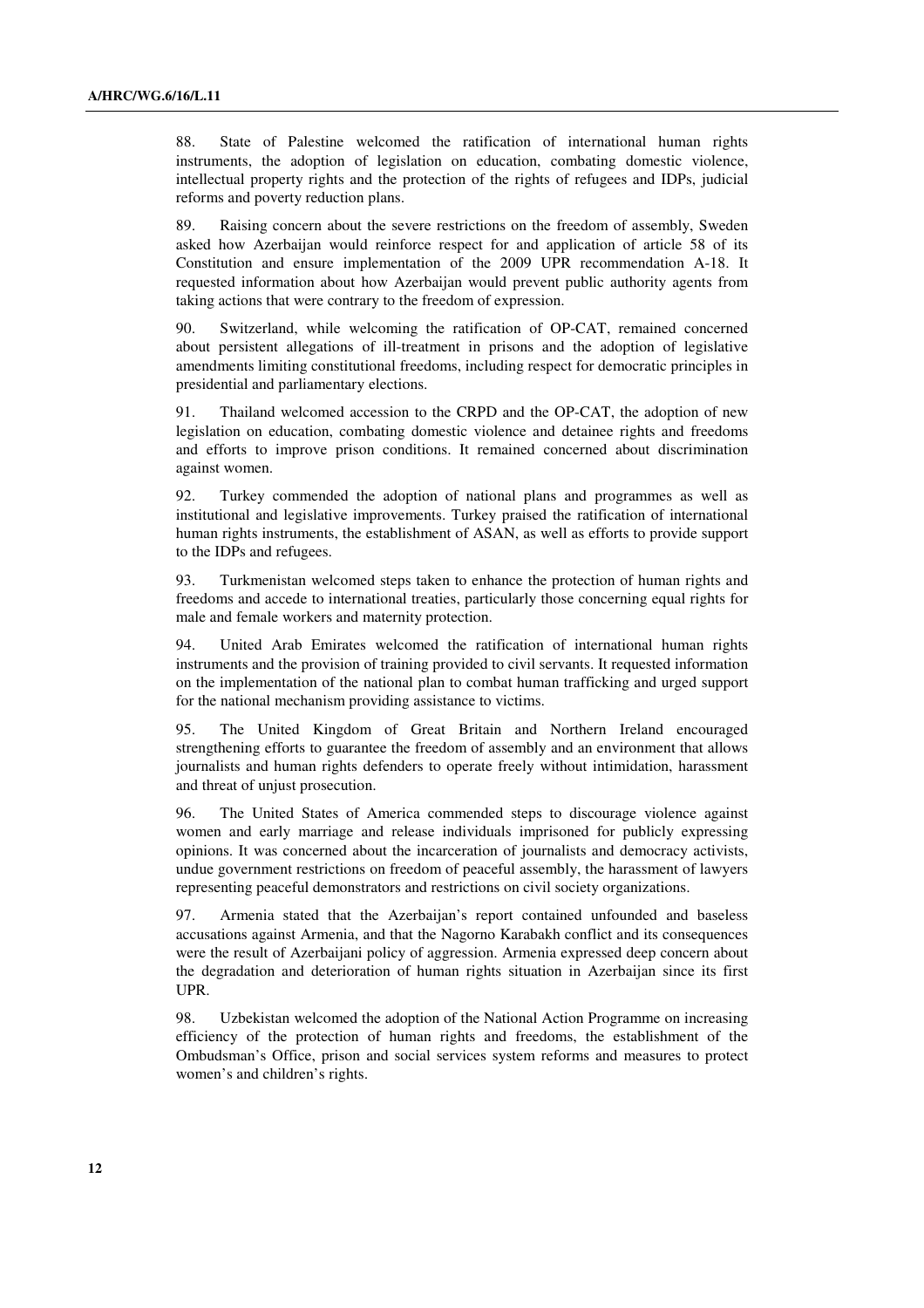99. Viet Nam appreciated efforts to enhance institutional and legislative frameworks and accede to further international human rights instruments. It agreed that, while much progress had been made, difficulties and challenges remained.

100. Yemen commended Azerbaijan's implementation of the recommendations from its first UPR. It noted the enactment of legislation to promote human rights, particularly in the areas of education, combating domestic violence and ensuring the rights of detainees, and on the ratification of several international human rights instruments.

101. Azerbaijan noted that many problems regarding the implementation of the laws were linked to the conflict, which resulted in many refugees and IDPs. For over ten years, all social divisions as well as all economic and social assistance for the refugees and IDPs have fallen purely on the shoulders of the Government of the Republic of Azerbaijan. Azerbaijan has tried to ensure their integration in society and that they receive social and economic assistance. Only once all the occupied territories are freed will all the refugees and IDPs be able to return safely to their homes.

102. It was added that the issues raised such as violence against women, freedom of assembly and association, international standards for the work of the mass media and freedom of association were all priorities for the Government. A great deal of effort has been made on human rights education in particular training officials.

103. It was recalled that Azerbaijan is party to practically all international human rights instruments and that pursuant to its obligations, these automatically become an integral part of the domestic legislation of Azerbaijan. Many court rulings are now based on international conventions directly.

104. With regard to economic, social and cultural rights, it was indicated that major achievements had been made, but there were still some shortcomings, which the country has attempted to address though its policies. Information on achievements in the fields of health and education was provided.

105. Azerbaijan's full cooperation with Special Procedures mandate holders was recalled as well as the announcement that Azerbaijan had issued a standing invitation to all UN mandate holders.

106. It was noted that immigration was an issue on which efforts are being made, particularly by brining legislation in line with international standards. Azerbaijan is also working with countries in Europe and cooperating with countries of origin to address this issue. It was highlighted that Azerbaijan was an open society, which strives to create conducive conditions for people to visit the country.

107. In conclusion, Azerbaijan regretted the fact that the Republic of Armenia had used this forum to tarnish the image of Azerbaijan and its reputation. On the issue of selfdetermination of the Armenian minorities, Azerbaijan expressed its view that international law does not allow for the Armenian minorities to use the right to self-determination as a pretext for creating their own state. Azerbaijan stated that the issue of self-determination was a pretext for them to try to cover up aggression against Azerbaijan to cover up the occupation of 20% of the territory of Azerbaijan.

108. Azerbaijan further stated that Armenia was not only laying a claim on the territory of Azerbaijan but also on the territory of other neighbours, which is a kind of isolation in the region. Therefore, Armenia is leaving itself out of the development process in the region while there are major projects that have been implemented in the Southern caucuses. However, Azerbaijan reiterated that Armenia is heading themselves in the sidelines.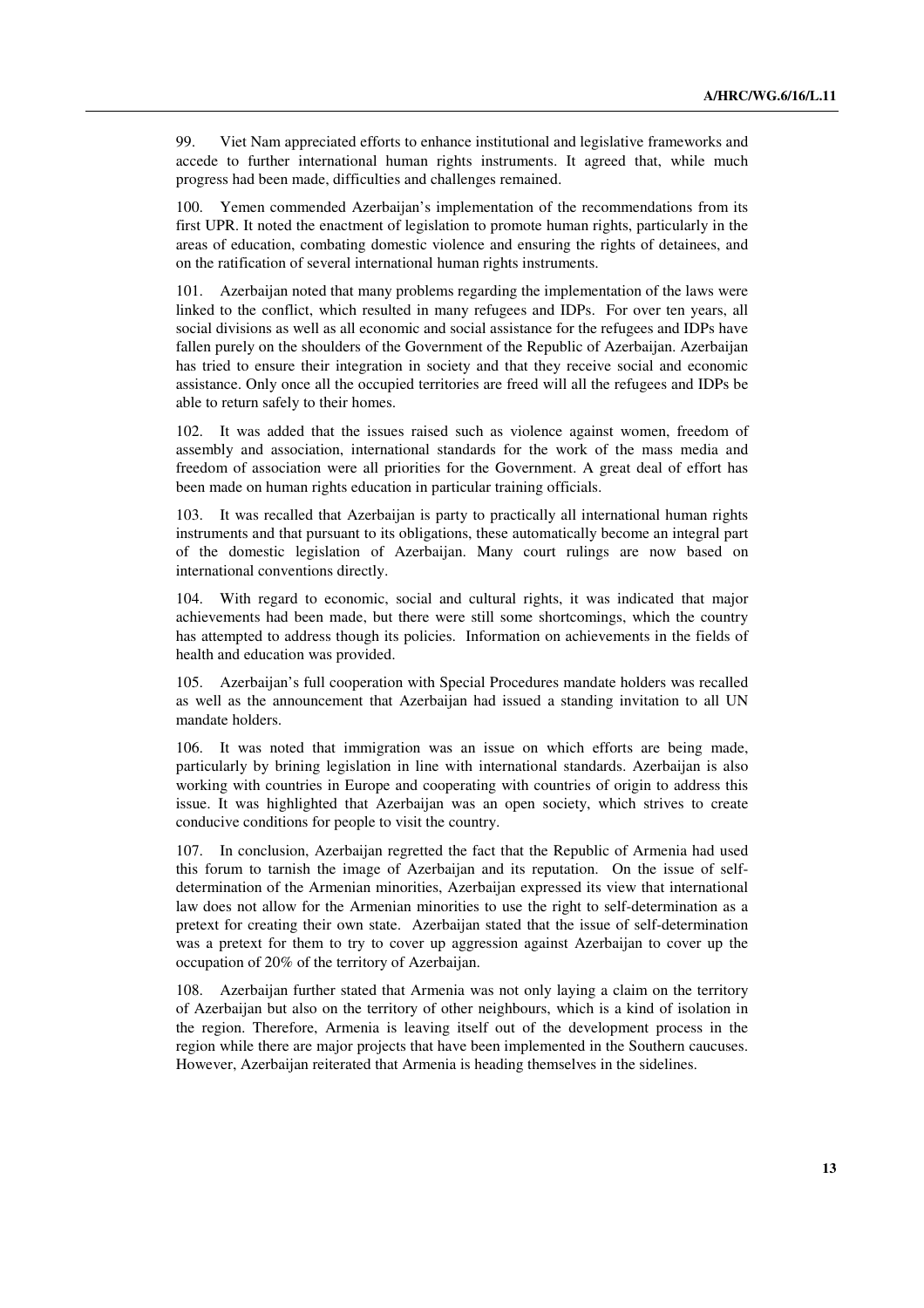## **II. Conclusions and/or recommendations**

109. **The following recommendations will be examined by Azerbaijan which will provide responses in due time, but no later than the 24th session of the Human Rights Council in September 2013:**

109.1. **Sign and ratify the new Optional Protocol to the CRC on a communications procedure (Slovakia);**

109.2. **Consider the possibility of ratifying the Convention on the Protection of All Persons from Enforced Disappearance (CPED) (Argentina);** 

109.3. **Ratify the CPED (Brazil, Chile);** 

109.4. **Ratify the CPED and recognize the competence of the Committee to receive and examine communications from individuals or those coming from other States (France);** 

109.5. **Ratify the CPED, the Optional Protocol to the International Covenant on Economic, Social and Cultural Rights (ICESCR) and the Rome Statute of the International Criminal Court (ICC) (Spain);** 

109.6. **Become a party to the CPED, the Rome Statute of the ICC and the Convention against Discrimination in Education (Montenegro);** 

109.7. **Take all necessary steps to fully commit to end impunity for international crimes by acceding to the Rome Statute of the ICC and to fully align its national legislation with all obligations under the Rome Statute (Sweden);** 

109.8. **Consider the possibility of ratifying the Rome Statute and fully align its national legislation with the obligations under that instrument, including by incorporating provisions to investigate and prosecute genocide, crimes against humanity and war crimes by the national courts (Uruguay);** 

109.9. **Ratify the Rome Statute of the ICC (Romania); Accede to the Rome Statute of the ICC (Chad);** 

109.10. **Accede to the Rome Statute of the ICC and to the Agreement on the Privileges and Immunities of the ICC (Costa Rica);** 

109.11. **Ratify the Rome Statute of the ICC and extend an open invitation to the Special Procedures (Guatemala);** 

109.12. **Ratify the Rome Statute and ensure that it is fully implemented in its national legislation (Switzerland);** 

109.13. **Take steps to fully implement the ratified international instruments (Kazakhstan);** 

109.14. **Continue its ongoing review of national laws to ensure that they are in line with its international human rights law obligations (Turkmenistan);** 

109.15. **Continue to harmonize its domestic legislation with the international human rights treaties to which it is a party and with the recommendations issued by the Treaty Bodies (Nicaragua);** 

109.16. **Consider reviewing its domestic legislation on migration with the aim of aligning it with the international laws and standards (Philippines);**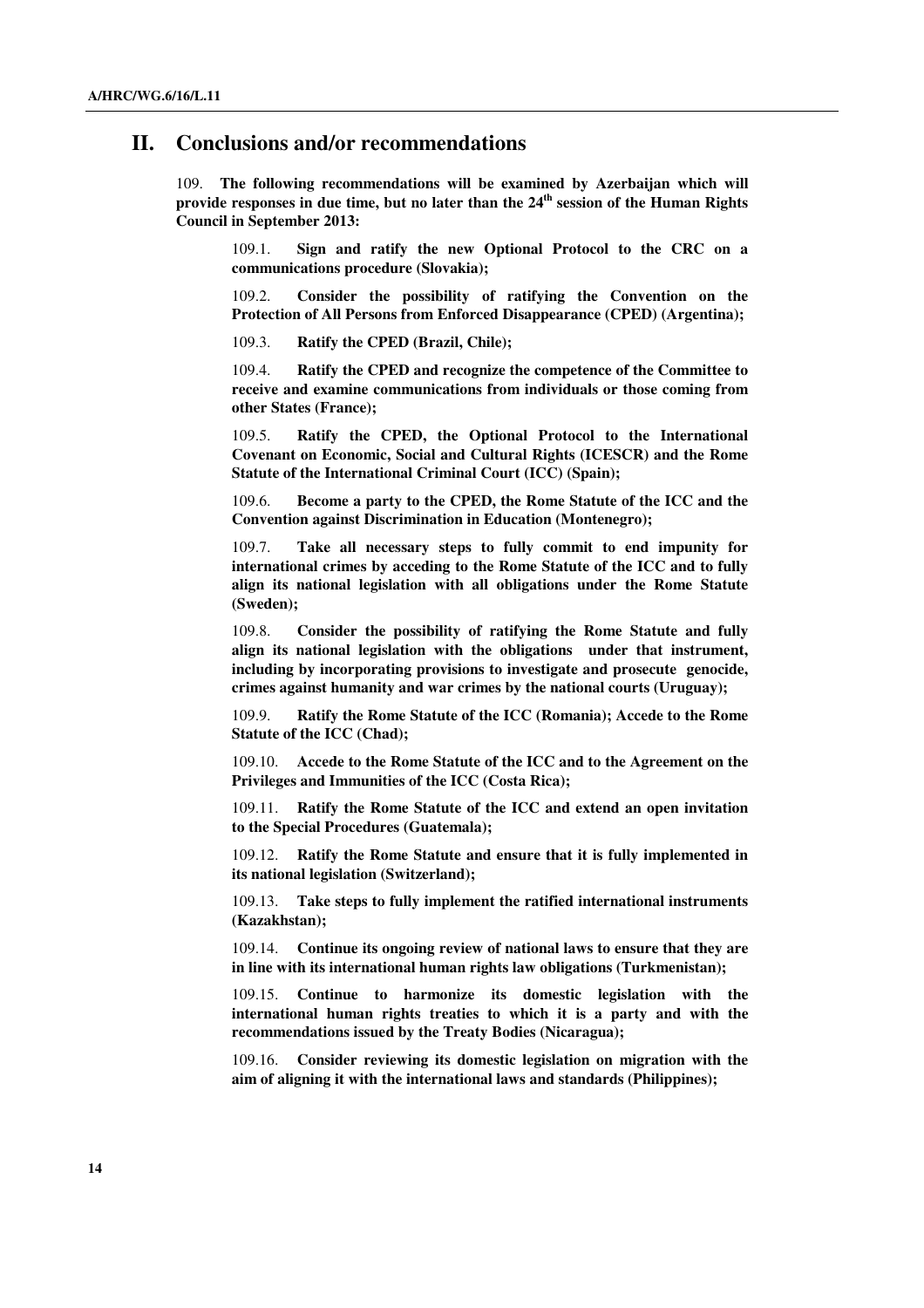109.17. **Continue the efforts made in the implementation of the recommendations made in the first UPR review, as well as the current UPR (Libya);** 

109.18. **Continue its valuable contributions for the strengthening of intercivilization and inter-cultural dialogue (Pakistan);** 

109.19. **Maintain its effective cooperation with the Council's special procedure mandate-holders (Egypt); Continue its existing fruitful cooperation with the system of UN human rights mechanisms (Pakistan); Continue its fruitful cooperation with UN human rights mechanisms, including Special Procedures (Russian Federation);** 

109.20. **Extend a standing invitation to all thematic special procedures (Montenegro); Issue a standing invitation to UN rapporteurs (Hungary);** 

109.21. **Invite the Special Rapporteur on the rights to freedom of peaceful assembly and association to visit the country (Austria);** 

109.22. **Pursue the implementation of legislative reforms (Saudi Arabia);** 

109.23. **Adopt the relevant legal texts and set up monitoring mechanisms to ensure their implementation (Saudi Arabia);** 

109.24. **Continue with its adoption of relevant normative legal acts aimed at upholding the constitutional rights and liberties of the citizens of Azerbaijan, as well as the establishment of control measures for their efficient realization (Nigeria);** 

109.25. **Continue to improve national laws and institutions, in particular in the field of protecting human rights of women and children (Afghanistan);** 

109.26. **Revise the Law on Non-governmental organizations to comply fully with international human rights law (Austria);** 

**1**09.27. **Revise the 2009 Law on Non-Government Organizations so as to ensure that it complies with international human rights law (Ireland);** 

109.28. **Harmonize national legislation governing registration and funding of NGOs with the Venice Commission recommendations with a view to ensure free and open space for its civil society (Slovakia);** 

109.29. **Work with the legislature, as well as domestic and international organizations, to amend legislation in order to promote a flourishing civil society (United States of America);** 

109.30. **Continue the efforts to strengthen the National Institutions for the promotion and protection of human rights and freedoms (Uzbekistan);** 

109.31. **Enhance the role of the Ombudsman and take measures providing for the effective implementation of its functions as national preventive mechanism in accordance with the Optional Protocol to the Convention Against Torture and Other Cruel, Inhuman, Degrading Treatment or Punishment (Bulgaria);** 

109.32. **Continue to pay attention to the protection of political rights and civil freedoms (Yemen);** 

109.33. **Continue and intensify its efforts in further strengthening the good governance and rule based state with more focus on capacity building for**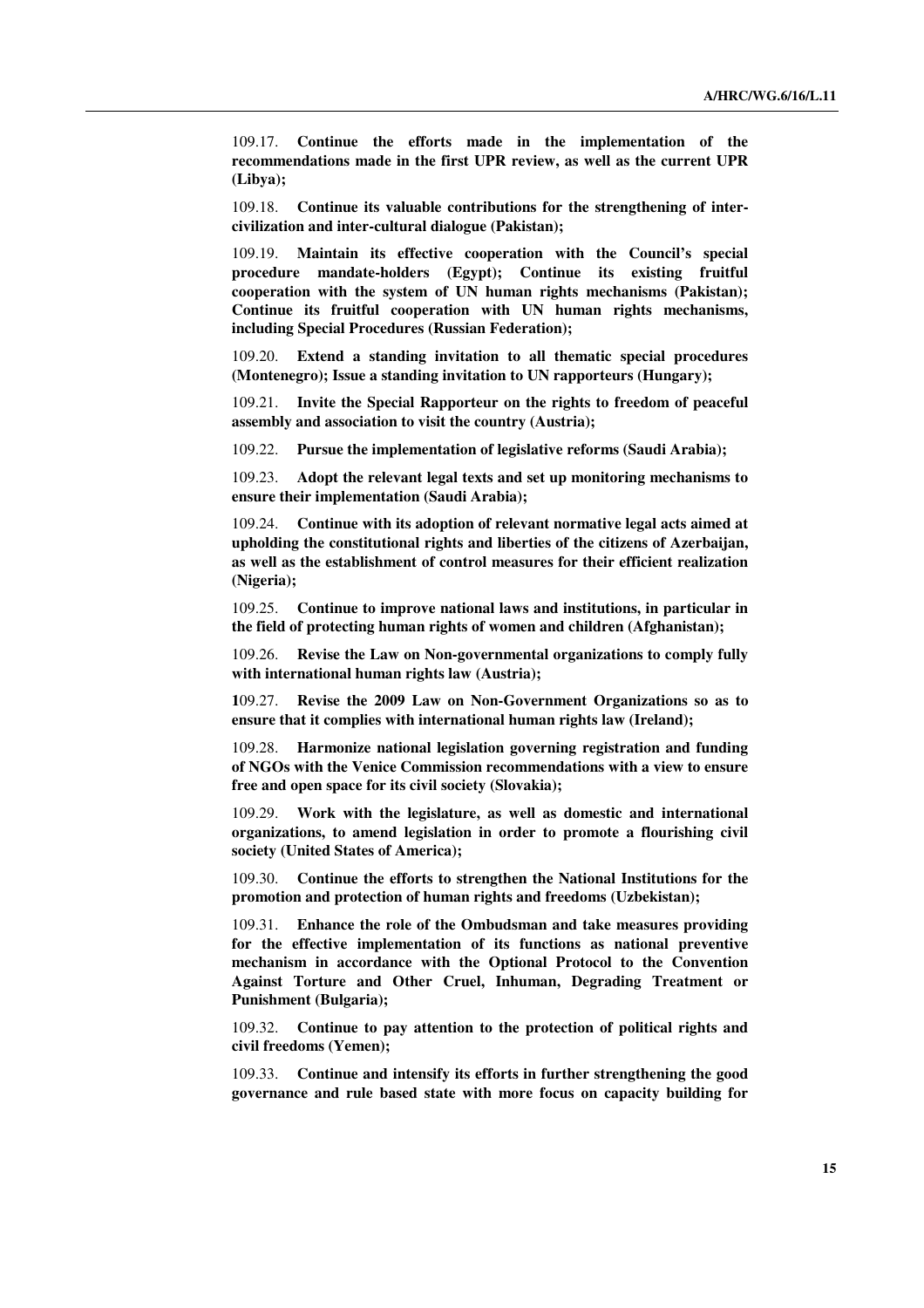**national agencies and law enforcement authorities on human rights protection and promotion (Viet Nam);** 

109.34. **Continue the practice of implementing National Action Programme aimed to improve the human rights situation on the ground (Turkmenistan);** 

Involve all stakeholders, including civil society in the **implementation of the National Action Plan in order to ensure its success (United Arab Emirates)** 

109.36. **Continue its effort to effectively implement its existing National Action Programmes and enforce its legislations recently adopted (Cambodia);** 

109.37. **Continue its efforts to effectively implement its Development Plan of Social Protection (Djibouti);** 

109.38. **Continue efforts to increase the human rights culture in its society through the training and capacity building of law enforcement and the judicial system in the field of human rights (Malaysia);** 

**1**09.39. **Continue its efforts in the field of human rights education and training (Morocco);** 

109.40. **Continue the awareness-raising campaign on human rights education (Myanmar);** 

109.41. **Redouble its efforts to intensify human rights education and training of law enforcement officers, teachers and civil servants (Republic of Korea);** 

109.42. **Continue to take sustained measures to incorporate elements of human rights education in training of law enforcement agencies (Pakistan);** 

109.43**. Step up its efforts to enhance human rights education and training of law enforcement personnel, teachers and other civil servants (Philippines);** 

109.44. **Further carry out public awareness campaigns on human rights in particular with respect to the empowerment of women rights (Cambodia);** 

109.45. **Continue with its socio-economic actions to combat poverty (Senegal);** 

109.46. **Continue to work to ensure sustainable economic and social development, to eradicate poverty, to establish a solid material basis for the full enjoyment of human rights for all the population (China);** 

109.47. **Continue implementing and promoting the Programme for special social assistance and other social poverty reduction programmes (Cuba);** 

109.48. **Pursue the implementation of effective legal and practical measures to protect the rights of the children (Serbia);** 

109.49. **Continue strengthening its efforts to safeguard and advance the rights of its children (Brunei Darussalam);** 

109.50. **Adopt all types of measures to ensure universal birth registration for all children, regardless of the circumstances in which they were born or the civil or immigration status of their parents, while also facilitating the registration of children of underage mothers or mothers living in rural areas (Uruguay);**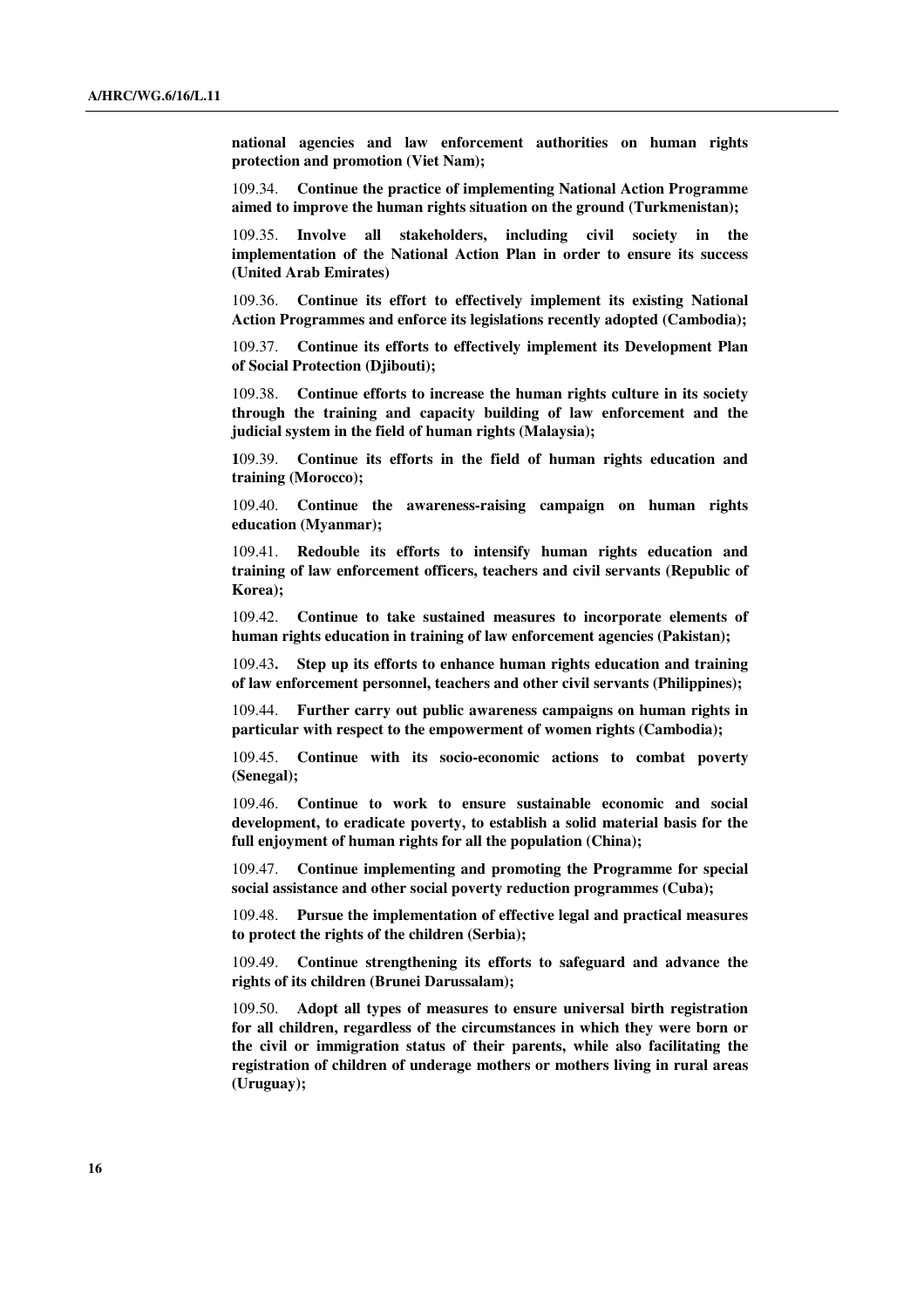109.51. **Continue its ongoing efforts to fight corruption and to enhance the transparent and efficient nature of the State Agency for Public Services and Social Innovations (ASAN) (Turkey);** 

109.52. **Cooperate with civil society in the monitoring of the implementation of its anti-corruption legislation at all levels (Austria);** 

109.53. **Continue implementing measures to combat corruption (Serbia);** 

109.54. **Continue strengthening international cooperation in its fight against corruption (Angola);** 

109.55. **Further enhance gender equality, including by taking appropriate administrative or legal measures, as well as allocating adequate resources to empower women (Thailand);** 

109.56. **Take all possible measures to eliminate stereotypes and practices which contribute to discrimination against women (Democratic People's Republic of Korea);** 

109.57. **Continue efforts to ensure gender equality and advancement of women, in line with national policies and laws (Sri Lanka);** 

**10**9.58. **Adopt temporary special measures in areas which women are underrepresented and accelerate the advancement of women (Republic of Moldova);** 

109.59. **Further enhance the measures to combat discrimination against women and children in vulnerable situations (Myanmar);** 

109.60. **Intensify efforts aimed at promoting and protecting the rights of women, combating domestic violence and promoting gender equality (Nigeria);** 

109.61. **Further secure promotion and protection of the rights of women, combat against domestic violence and guarantee gender equality (Kazakhstan);** 

109.62. **Continue its efforts to guarantee equality between women and men, and ensure the empowerment of women (Egypt);** 

109.63. **Promote gender equality and combat discrimination against women (Iraq);** 

**1**09.64. **Create public policies for equality of opportunities and affirmative action to combat the low participation of women in public life, especially in decision-making bodies, including Parliament, the Government, the diplomatic service, regional and local municipalities and the upper level of the judiciary (Ecuador);** 

109.65. **Continue its efforts to enhance its domestic framework on the protection of the rights of women and further encourage women to participate actively in the economy and public life (Singapore);** 

109.66. **Continue efforts to achieve full respect for the human rights of women, particularly those related to combating violence and segregation in the labour market, which implies differential access between men and women to occupations and jobs that play a decisive role in the quality of employment offered to women (Paraguay);**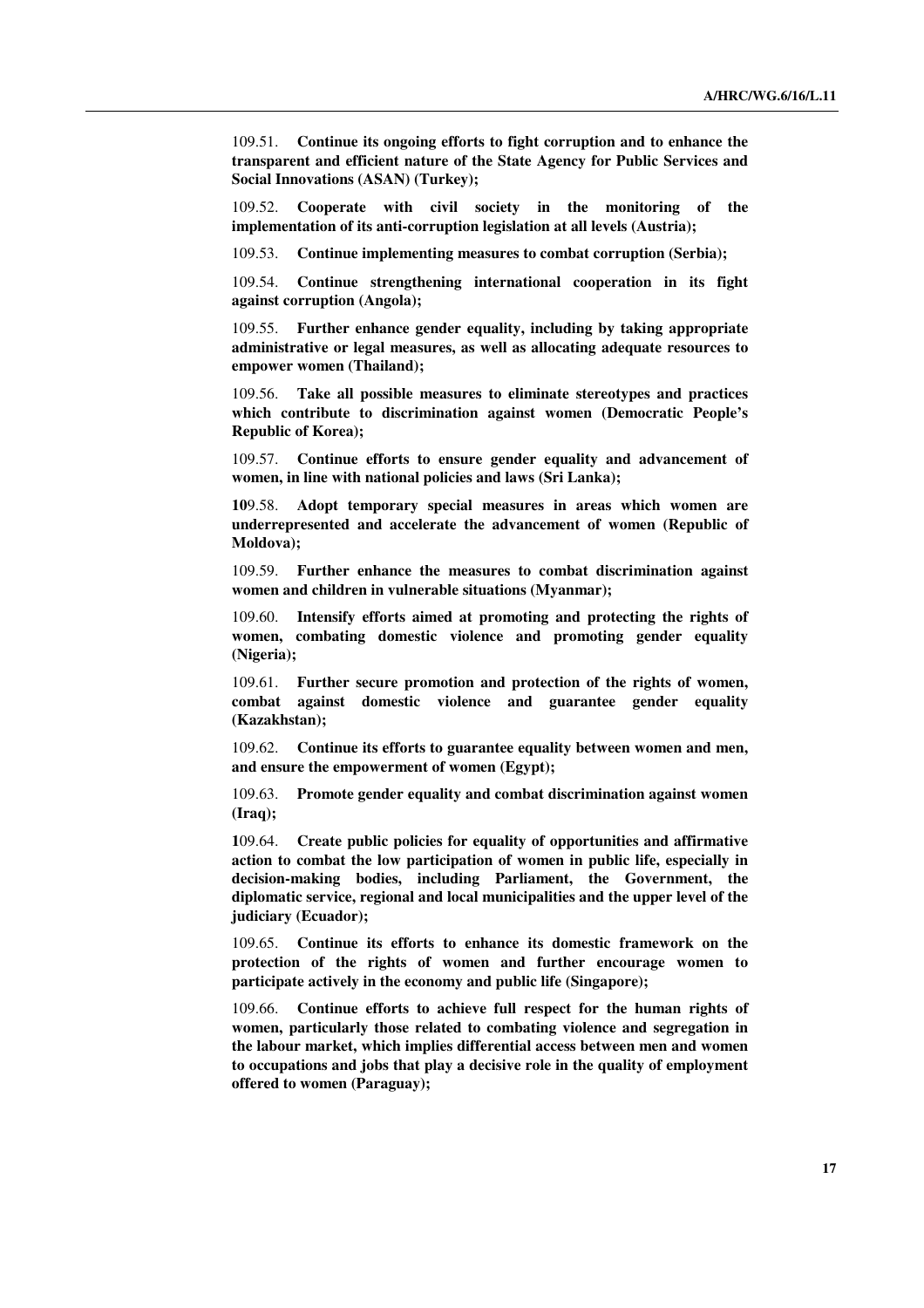109.67. **Continue to take further measures to enhance women's access to education, health and employment opportunities (Pakistan);** 

109.68. **Promptly take all appropriate measures and/or public policies to eliminate all forms of discrimination against migrant workers, especially women and ensure that they can exercise and enjoy their human rights in all areas on an equal footing with nationals (Ecuador);**

109.69. **Ensure the non-discriminatory approach, particularly in employment, education and housing as well as access to justice of the undocumented and irregular migrants (Indonesia);** 

109.70. **Provide more effective powers to the person primarily responsible for the national preventive mechanism against human rights violations and make it possible for her to monitor all State organs (Hungary);** 

109.71. **Enact a law that incorporates the obligation to carry out independent investigations and punish those who commit acts of torture (Mexico);** 

109.72. **Continue to take all necessary measures to eradicate the practice of ill-treatment of prisoners, excessive force and the use of torture in detention centres and internment centres whether these be temporary or permanent in nature (Spain);** 

109.73. **Ensure that all allegations of torture are effectively and impartially investigated and ensure that perpetrators are punished accordingly (Costa Rica);** 

109.74. **Guarantee and make systematic the use of independent and impartial investigations into alleged cases of torture (France);** 

109.75. **Establish appropriate mechanisms to ensure prompt, effective, independent and impartial investigations into all allegations of torture and other ill-treatment at remand and detention facilities, and to ensure that perpetrators are held accountable (Ireland);** 

109.76. **Ensure that all allegations of torture are promptly, impartially and effectively investigated, and similarly all incidents of death in custody are thoroughly and impartially investigated, and those found responsible are prosecuted and punished accordingly (Poland);** 

109.77. **Ensure that all allegations of ill treatment are subject to an effective, independent and impartial investigation (Switzerland);** 

109.78. **Continue its close cooperation with the various Committees of the Council of Europe dedicated to the protection of human rights and the fight against torture (Paraguay);** 

109.79. **Take adequate measures for the safety of civil society, including political activists and journalists, conduct impartial, thorough, and effective investigations into all cases of attacks, harassment, and intimidation against them, and bring perpetrators of such offenses to justice (Canada);** 

109.80. **Comprehensively implement the laws and consider formulating national action plan to further ensure women's rights, including on combating violence against women (Indonesia);** 

109.81. **Adopt the necessary measures to ensure an adequate implementation of reforms in the area of gender violence (Spain);**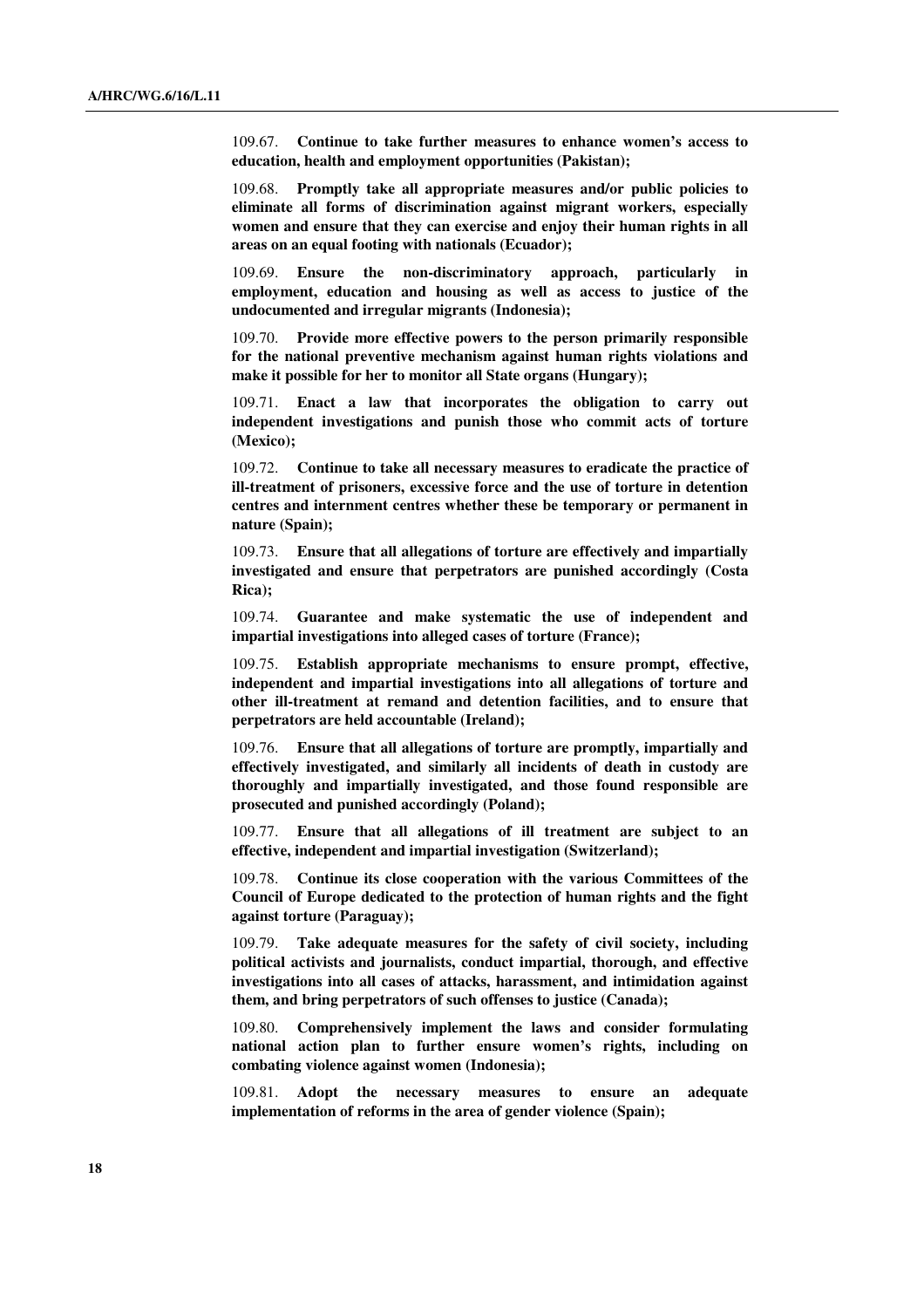109.82. **Strengthen measures to combat violence against women and children (Senegal);** 

109.83. **Take further measures to develop an effective implementation and monitoring mechanism for the law on domestic violence, especially to grant access to justice for women victims of violence and guarantee their protection (Italy);** 

109.84. **Further step up efforts with a view to preventing and eliminating trafficking in persons, including considering the possibility of inviting the Special Rapporteur on trafficking in persons, especially women and children (Belarus);** 

109.85. **Enforce the legislation on trafficking, implement the action plan to combat human trafficking, investigate, prosecute and punish traffickers (Republic of Moldova);** 

109.86. **Provide all the support to the Inter-Agency Council to enable it to implement the Rules of the National Directive Mechanism regarding victims of human trafficking (United Arab Emirates);** 

109.87. **Continue its efforts to combat human trafficking and provide assistance to victims, especially women and children (Singapore);** 

109.88. **Prevent and eliminate child sex tourism and strengthen the international cooperation (Republic of Moldova);** 

109.89. **Adopt the draft Law on "Protection of Children from Corporal Punishment (Brazil);** 

109.90. **Continue with its efforts through the Justice Reform Support Programme to strengthen institutions in the field of human rights (Nigeria);** 

109.91. **Implement the regulations recently adopted with regard to property rights, and ensure that they are fully implemented by the competent judicial bodies (France);** 

109.92. **Ensure that due legal process, including transparency during police investigations is afforded to all, including those critical of the Government (Australia);** 

109.93. **Establish an independent medical legal institute to ensure that investigations into allegations of ill-treatment are carried out in an objective and impartial manner (Belgium);** 

109.94. **Continue its ongoing efforts to improve prison conditions for detainees (Burundi);** 

109.95. **Give consideration to incorporating the UN Rules for the Treatment of Women Prisoners and Non-Custodial Measures for Women Offenders, also known as the "Bangkok Rules", to its internal rules and regulations for the treatment of women prisoners (Thailand);** 

109.96. **Reform the juvenile justice system in accordance with, among others, the Convention on the Rights of the Child, the Beijing Rules and Riyadh Guidelines (Uruguay);** 

109.97. **Ensure that the draft law on Juvenile Justice and the draft Law on Prohibition of Corporal Punishment of Children is adopted and implemented in line with international standards (Hungary);**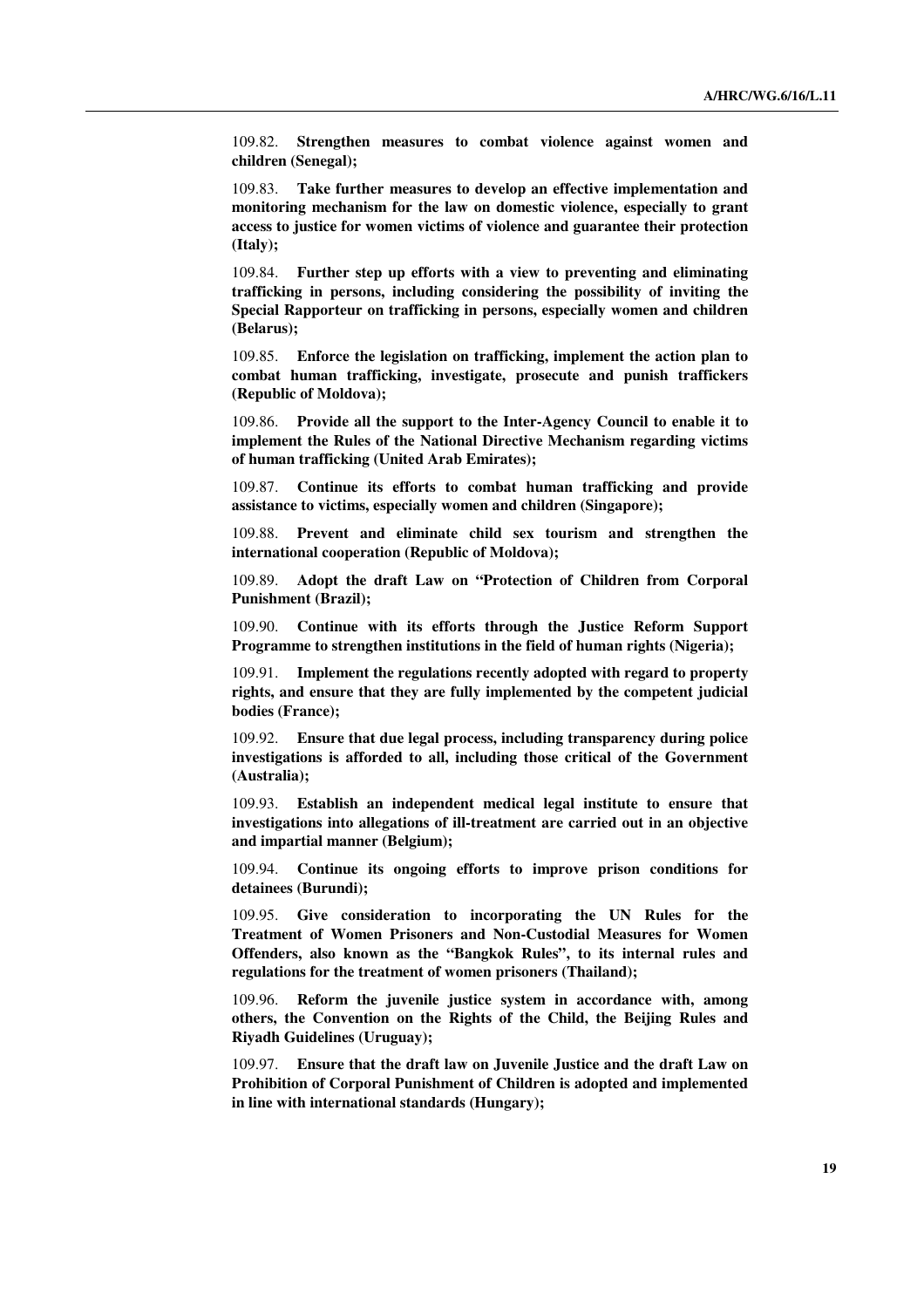109.98. **Strengthen the institutional measures in the field of human rights within the framework of the National Action Programme and "Justice Reform Support Programme" (Kazakhstan);** 

109.99. **Establish specialized juvenile courts and provide training to enforcement and judicial officers working on juvenile cases on international standards and guidelines on juvenile justice (Czech Republic);** 

109.100. **Adopt urgent measures to eradicate the practice of unregistered marriages, through public awareness campaigns in order to ensure that no marriage takes place before the legal age of marriage (Uruguay);** 

109.101. **Implement measures to prevent sex-selective abortions, and conduct educational campaigns about gender roles and the value of women and girls (Slovenia);** 

109.102. **Continue the realization of measures aimed at promoting tolerance, including religious tolerance, as well as continue its contribution to the dialogue among civilizations at the international level (Russian Federation);** 

109.103. **Reform its legal framework on freedom of religion by streamlining, facilitating and increasing the transparency of the registration process for religious organizations, including eliminating the obligation for religious groups to seek prior authorization to gather, and removing limitations on the printing, import and distribution of religious materials (Canada);** 

109.104. **Increase action aimed at ensuring the promotion of freedom of religion for all confessions throughout the country (Italy);** 

109.105. **Ensure the full enjoyment of the right to freedom of expression in line with country's international commitments (Slovakia);** 

109.106. **Guarantee the rights to freedom of expression, association and peaceful assembly particularly by allowing peaceful demonstrations in line with the obligations stemming from the International Covenant on Civil and Political Rights (Switzerland);** 

109.107. **Put in place additional and fitting measures to ensure respect for freedom of expression and that of the media (Cyprus);** 

109.108. **Ensure that Azerbaijani media regulations uphold diversity among media outlets as per international standards and best practices (Cyprus);** 

109.109. **Expand media freedoms across print, on-line and in particular broadcast platforms, notably by ending its ban of foreign broadcasts on FM radio frequencies, and eliminating new restrictions on the broadcast of foreign language television programs (Canada);** 

109.110. **Take effective measures to ensure the full realization of the rights to freedom of expression, including on internet, assembly and association as well as to ensure that all human rights defenders, lawyers and other civil society actors are able to carry out their legitimate activities without fear or threat of reprisal (Czech Republic);** 

109.111. **Ensure that human rights defenders, lawyers and other civil society actors are able to carry out their legitimate activities without fear or threat of reprisal, obstruction or legal and administrative harassment (Sweden);**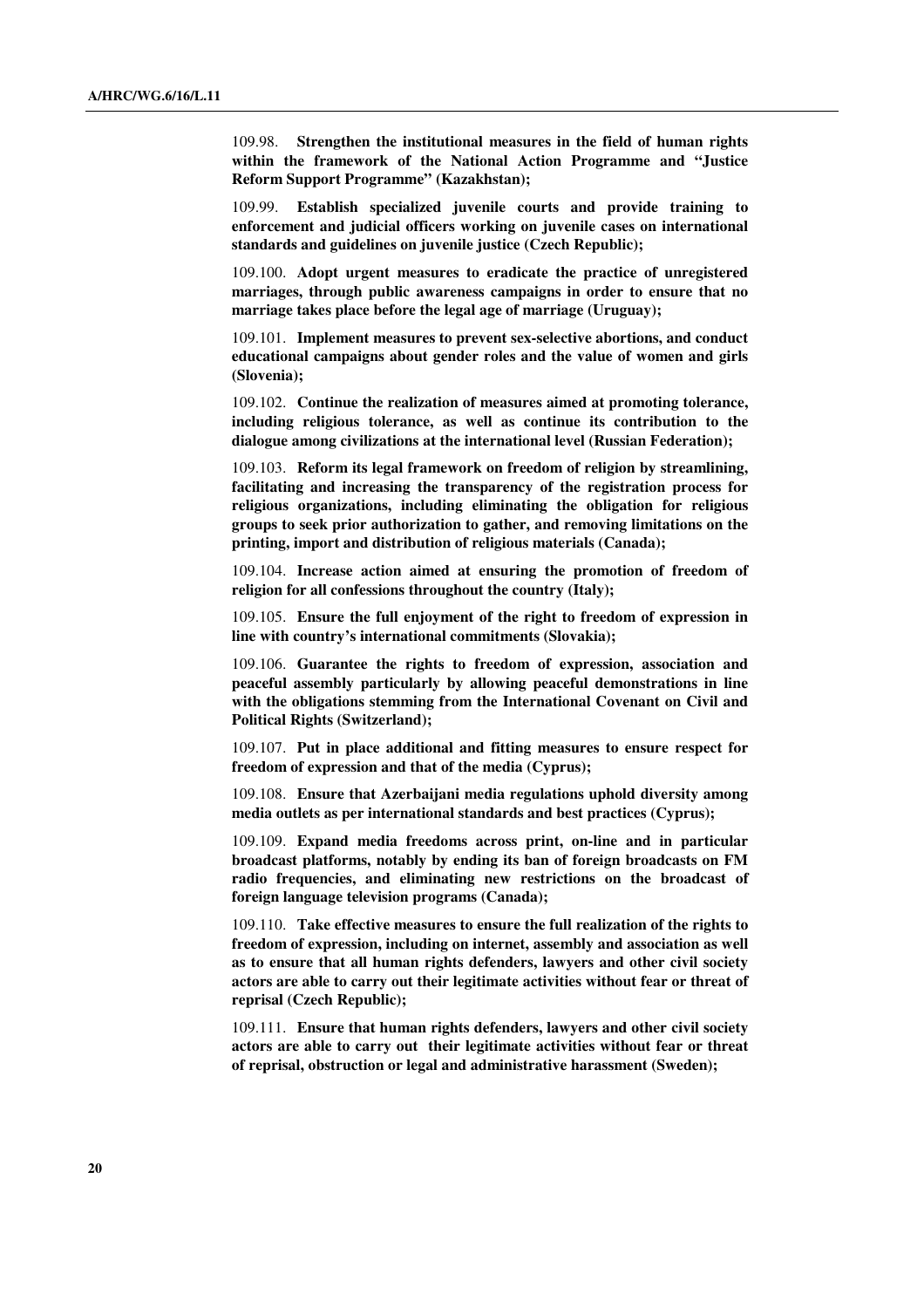109.112. **Put an end to direct and indirect restrictions on freedom of expression and take effective measures to ensure the full realisation of the right to freedom of expression and assembly (Poland);** 

109.113. **Ensure the full exercise of freedom of expression for independent journalists and media, inter alia, by taking into due consideration the recommendations of the Council of Europe Commissioner for Human Rights (Italy);** 

109.114. **Ensure that journalists and media workers are able to work freely and without governmental intimidation (Germany);** 

109.115. **Ensure that journalists and writers may work freely and without fear of retribution for expressing critical opinions or covering topics that the Government may find sensitive (Slovenia);** 

109.116. **Protect and guarantee freedoms of expression and association in order to enable human rights defenders, NGOs and other civil society actors to be able to conduct their activities without fear of being endangered or harassed (France);** 

109.117. **Strengthen measures to guarantee a safe and conducive environment for the free expression of civil society (Chile);** 

109.118. **Remove all legislative and practical obstacles for the registration, funding and work of NGOs in Azerbaijan (Norway);** 

109.119. **Ensure that all human rights violations against human rights defenders and journalists are investigated effectively and transparently, with perpetrators being promptly brought to justice, including pending unresolved cases requiring urgent attention (United Kingdom of Great Britain and Northern Ireland);** 

109.120. **Ensure prompt, transparent and impartial investigation and prosecution of all alleged attacks against independent journalists, ensuring that the media workers do not face reprisals for their publications (Slovakia);** 

109.121. **Review legal and administrative requirements for the registration of NGOs, which would simplify the process and encourage the independence of civil society representatives (Mexico);** 

109.122. **Eliminate the practice of unlawful postponement and of refusal to register NGOs, including international NGOs and those critical to the Government and defending human rights (Germany);** 

109.123. **Lift administrative restrictions on NGOs and peaceful demonstrators, refrain from imposing charges on peaceful demonstrators, refrain from acts leading to the closure of NGOs or the suspension of their peaceful activities, and instead promote a meaningful political dialogue that allows and embraces diverging views, including those of human rights defenders, NGOs, journalists, political activists and others (Netherlands);** 

109.124. **Thoroughly and transparently investigate and prosecute all alleged incidents of pressure in the form of harassment and lawsuits of journalists, editors, and human rights defenders (Norway);** 

109.125. **Release individuals incarcerated for publicly expressing their opinions and ensure due process for other detainees (United States of America);**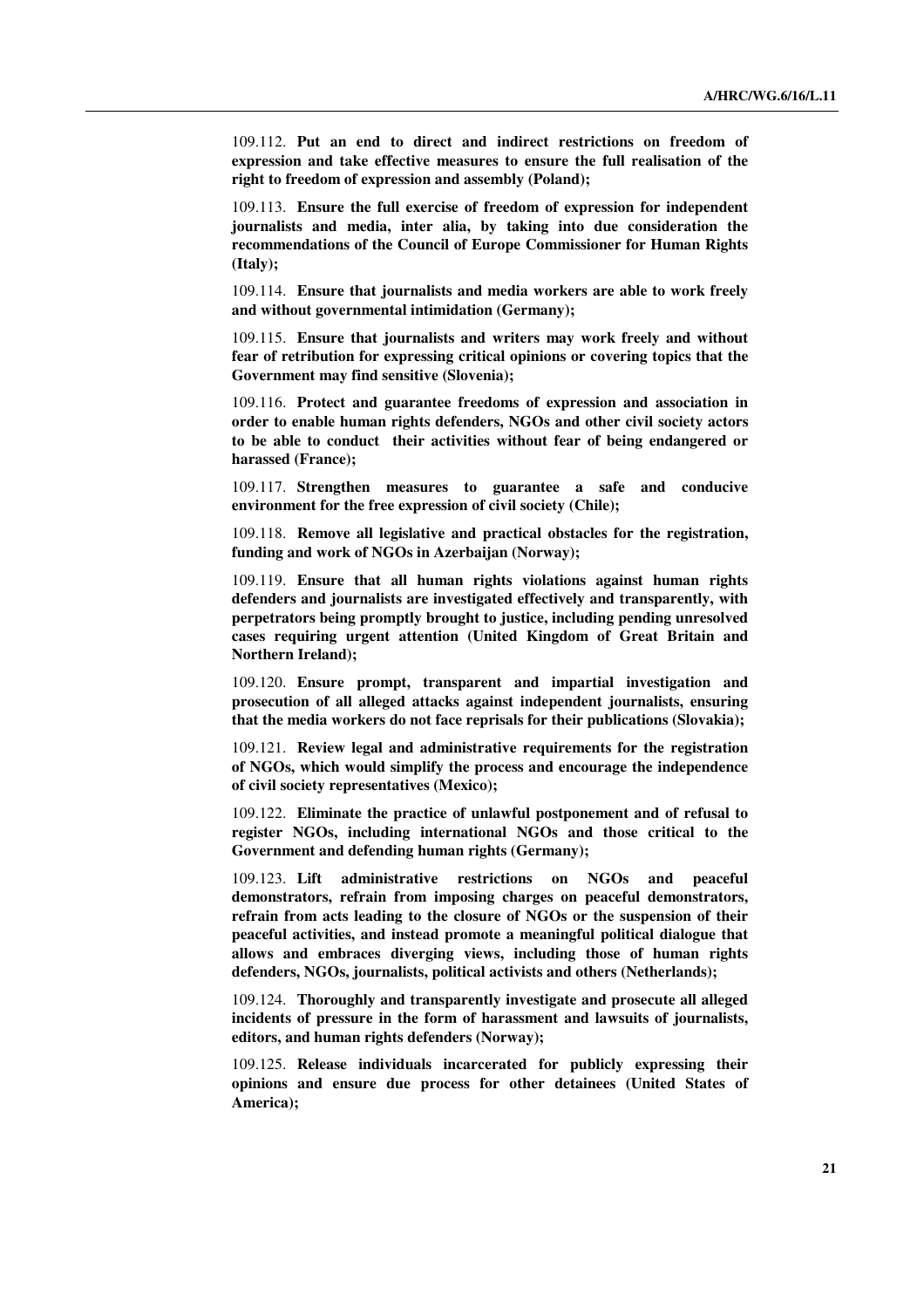109.126. **Reform its defamation legislation in conformity with Article 19 of the International Covenant on Civil and Political Rights (ICCPR), and investigate all incidents of intimidation and violence against journalists bringing perpetrators to justice (Austria);** 

109.127. **Abolish relevant articles of the criminal code which effectively serve as defamation provisions (Norway);** 

109.128. **Refrain from initiating defamation lawsuits against civil society activists and journalists, and put an end to the practice of detaining these individuals engaging in the exercise of their legal civil and political rights (Canada);** 

109.129. **Refrain from imposing excessive fines on media outlets for defamation, while working to adopt the law on defamation, which abolishes criminal liability for defamation and insult (Netherlands);** 

109.130. **Ensure that obligations regarding freedom of assembly and freedom of expression, to which Azerbaijan committed on becoming a member of the Council of Europe, are implemented consistently and transparently (Australia);** 

109.131. **Redouble its efforts to guarantee the freedom of association, also by improving the environment for NGOs to carry out freely their activities (Italy);** 

109.132. **Review regulations, policies and practices in accordance with Article 21 of the ICCPR (Uruguay);** 

109.133. **Respect in law and in practice international standards for freedom of peaceful assembly, and open a dialogue with civil society representatives to establish a list of sites, in particular in the centre of Baku where demonstrations can take place freely (France);** 

109.134. **Alleviate administrative procedure for peaceful assemblies and adopt effective measures to prevent use of force against peaceful protestors by the law enforcement personnel (Slovakia);** 

109.135. **Guarantee the freedom of assembly and work with organisers to ensure that peaceful protests and demonstrations are allowed to take place within central Baku (United Kingdom of Great Britain and Northern Ireland);** 

109.136. **Permit peaceful protests to occur throughout the country, including in Baku city centre, and fully investigate the allegations of harassment of legal professionals representing peaceful demonstrators (United States of America);** 

109.137. **Allow protest actions in Baku city in accordance with Resolution 1917 of January 2013 of the Parliamentary Assembly of the Council of Europe (Germany);** 

109.138. **That any sanctions for violations be proportionate and not create undue obstacles to freedom of assembly (Hungary);** 

109.139. **Ensure the participation of the various political movements in the electoral process and put in place plural and autonomous observation mechanisms that are integrated by citizens (Mexico);**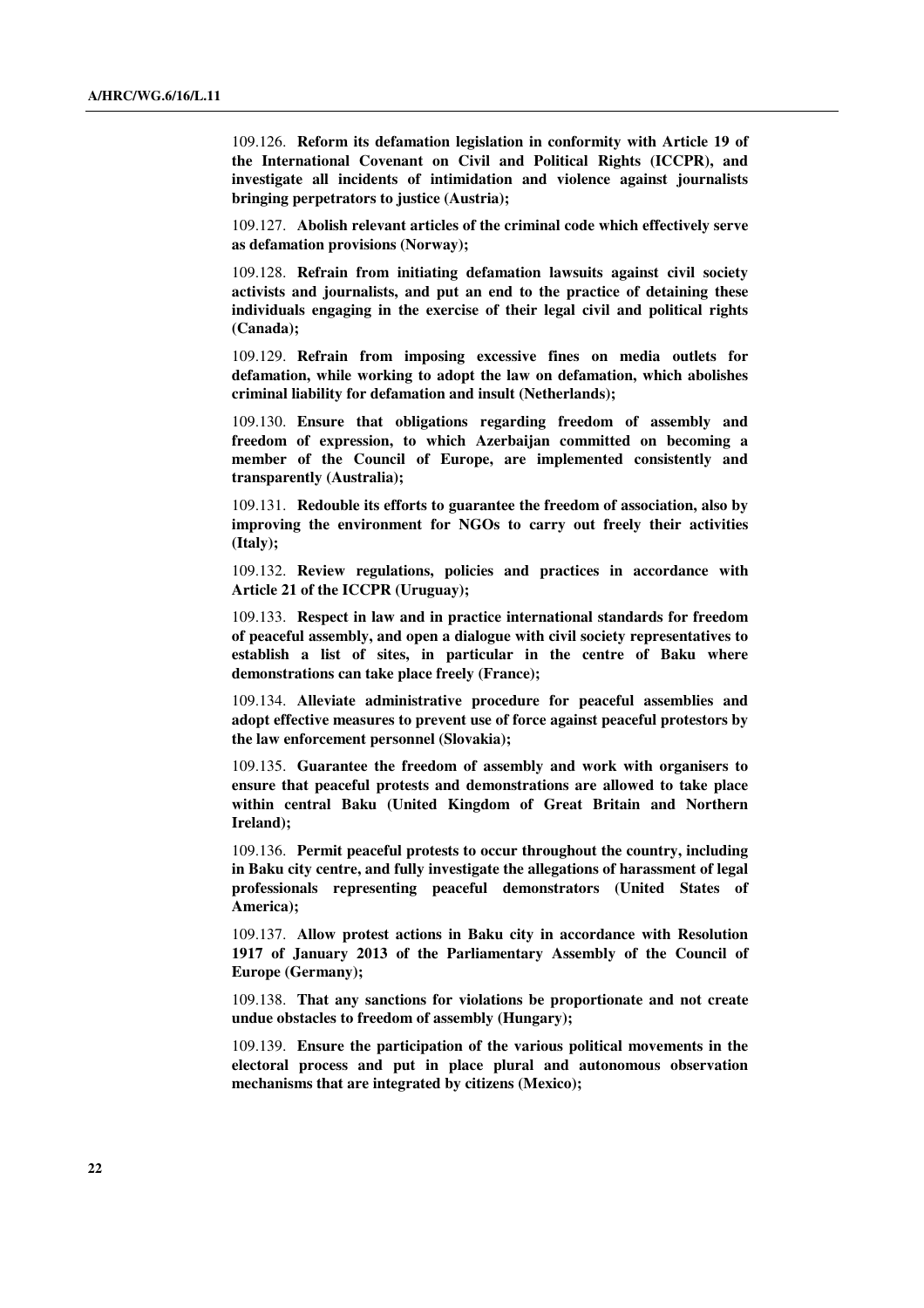109.140. **Carry out free and fair elections consistent with the expectations of the international election monitoring community (Australia);** 

109.141. **Set priorities and provide adequate resources for enhancing the protection and promotion of the rights to education, health care and social welfare, especially those of vulnerable groups such as women, children, ethnic minorities, migrants and people with difficulties (Viet Nam);** 

109.142. **Take measures to further develop the health care system, especially in rural areas (Sri Lanka);** 

109.143. **Increase its efforts and resources towards strengthening the healthcare system, especially in rural areas (Algeria);** 

109.144. **Take more effective measures in the field of health and the right to education (Iraq);** 

**1**09.145. **Continue to further promote access to and quality of health facilities and services, particularly in providing efficient care for children and mothers (Brunei Darussalam);** 

109.146. **Make further efforts to implement the national strategy on reproductive health and set standards for maternal health (Bahrain);** 

109.147. **Further protect and promote the right to safe drinking water and sanitation (Egypt);** 

109.148. **Intensify efforts to improve and ensure access to education for all children and to include human rights subjects in the school curricula (Malaysia);** 

109.149. **Increase its investment into education and health to ensure better education and health services for the whole population in particular in rural areas (China);** 

109.150. **Establish a clear legal definition of disability (Spain);** 

109.151. **Redouble efforts to implement the National Action Plan to set up social institutions in order to create further opportunities of work for persons with disabilities to improve standards of employment and integrate them in the labour market (Bahrain);** 

109.152. **Consider strengthening measures aimed at the protection and integration of persons with disabilities, especially children with disabilities (Argentina);** 

109.153. **Strengthen measures already adopted with regard to the rights of children with disabilities (Spain);** 

109.154. **Undertake further measures to protect social rights, including the rights of children, women and persons with disabilities (Uzbekistan);** 

109.155. **Continue the efforts aiming at further promoting the rights of persons with disabilities and increasing their employment and their integration to the labour market (Algeria);** 

109.156. **Consider setting up a mechanism to protect unaccompanied minor refugees (State of Palestine);** 

109.157. **Pursue its substantial efforts to alleviate the suffering and to improve the living conditions of IDPs and refugees (Turkey);**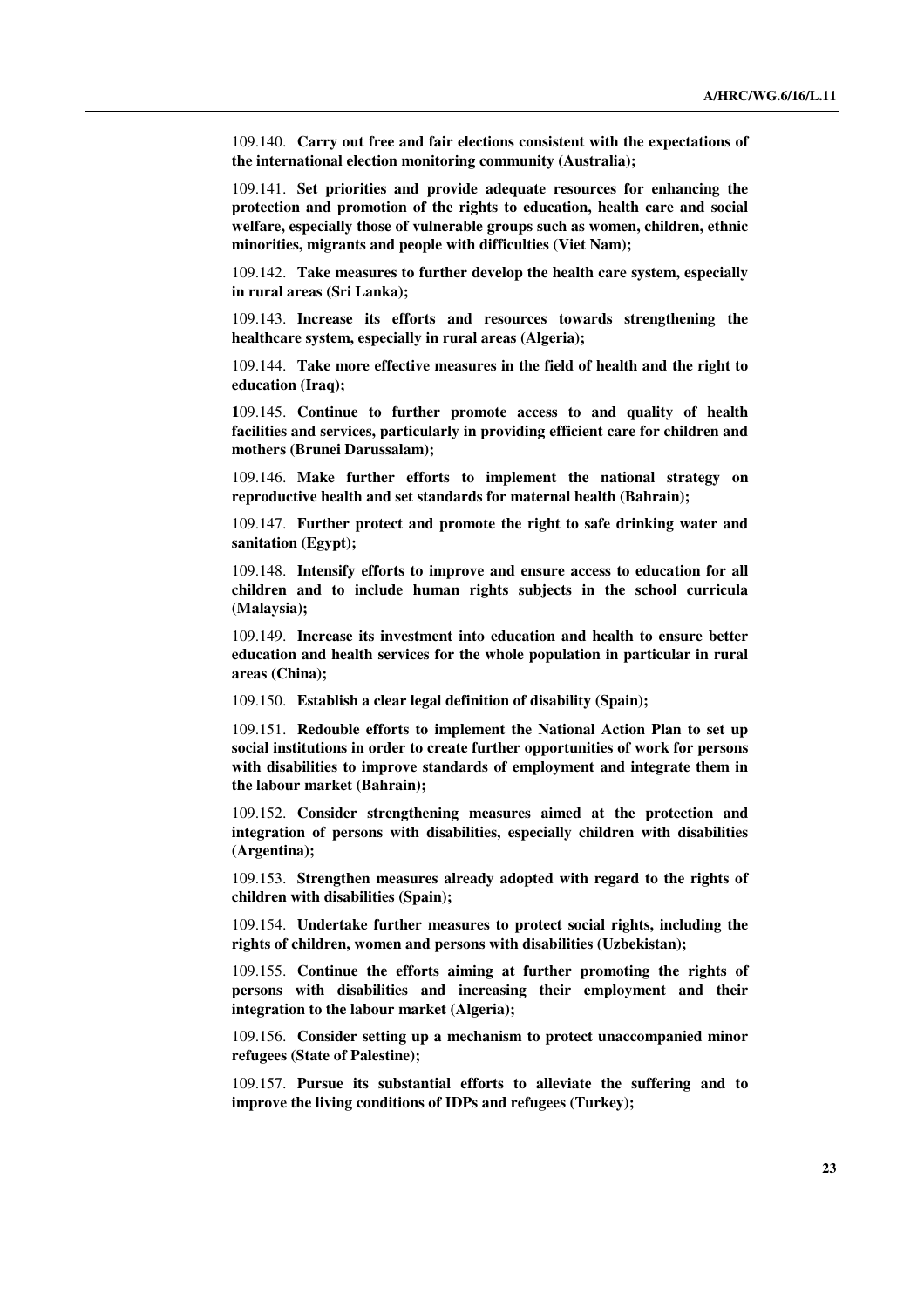109.158. **Continue to address issues pertaining to IDPs, in line with the relevant state programmes (Sri Lanka);**

110. **The recommendations listed below were rejected by Azerbaijan for the following reasons: 1) they were submitted by Armenia that is occupying the territories of Azerbaijan; and 2) they were not within the scope of the UPR:** 

110.1. **Take steps for combating impunity, enacting justice and ensuring rule of law in Azerbaijan, particularly to examine the conformity of the act of pardon of cruel murderer Ramil Safarov with the national legislation and international obligations of Azerbaijan as an act that encourages murder on ethnic base, particularly killing Armenians inside the country and abroad (Armenia);** 

110.2. **Ensure the freedom of expression, including by creation of conditions for expressing the opinion different from the official Government position and for realization of the right to know the truth (Armenia);** 

110.3. **Stop incitement of hatred towards Armenia and Armenians at political and public levels, as well as in mass media (Armenia);** 

110.4. **Fully respect article 1 of the ICESCR and article 1 of the ICCPR and end its policy of hostility and aggression against "Nagorno Karabakh" (Armenia);**

111. **All conclusions and/or recommendations contained in the present report reflect the position of the submitting State(s) and/or the State under review. They should not be construed as endorsed by the Working Group as a whole.**